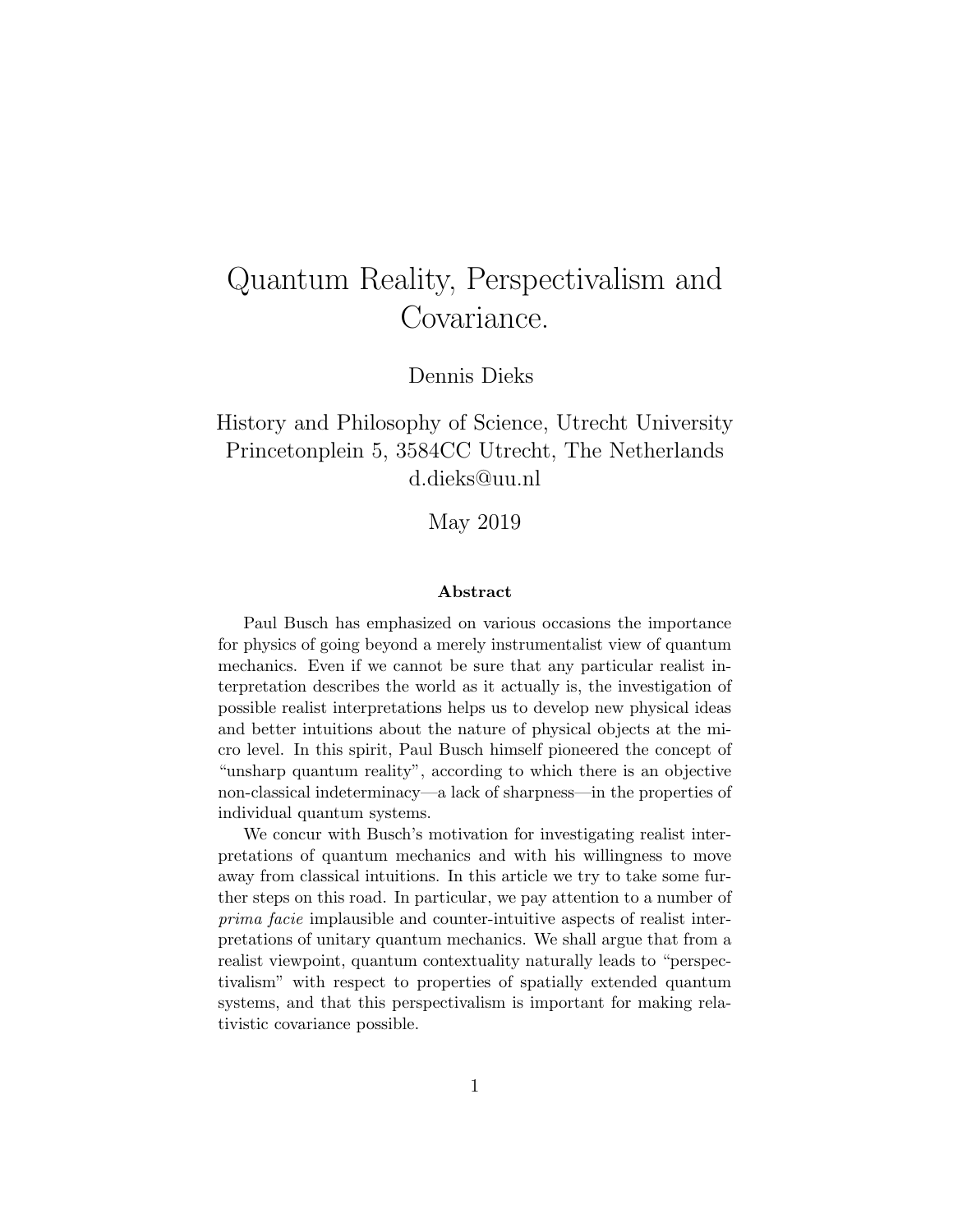#### 1 Introduction

I met Paul Busch for the first time during the 1985 Symposium on the Foundations of Modern Physics in Joensuu, Finland. On that occasion Paul gave a talk on "Elements of unsharp reality in the EPR experiment" [2], in which he explained ideas of a research program on which he had embarked not long before [1] and to which he would keep returning in his later work.

The Joensuu paper starts from the observation that in any measurement, no matter how carefully designed, there is a non-vanishing residue of uncertainty. In the case of spin measurements, it is thus impossible to construct a spin measuring device that determines spin in exactly one spatial direction. This means that the standard formal treatment of quantum measurements using projection operators should be seen as an idealization, and that actual laboratory measurements are better described with the help of "smeared out" projections. In the case of spin measurements this leads to the replacement of projection operators  $P_{\vec{n}}$  (for spin in the exact direction  $\vec{n}$ ) by positive operators E that are weighted means of projections:  $E(\vec{n}) = \int_{\Omega} d\mu(\vec{n'}) P_{n'}$ , with  $\mu$  some measure (probability) centered around the direction  $\vec{n}$ . More generally, taking into account the approximate nature of measurements results in a variation on the standard quantum mechanical measurement formalism in which positive operators  $E$ , *effects*, take the place of projection operators.

The novel interpretative step taken by Paul Busch is to view these effects E not merely as mathematical tools for taking into account the imprecision of measurements on a quantum system, but also as a representation of unsharp properties of this quantum system itself. As he comments [2, p. 351] "It is important to note that 'unsharpness' admits not only an interpretation as (subjective) measurement uncertainty but also as proper quantum mechanical uncertainty."

As it turns out, if the unsharpness of the quantum spin effects  $E(\vec{n})$  and  $E(\vec{n'})$  increases, at a certain point these two unsharp properties will start to admit a joint probability distribution (in spite of the fact that the projection operators  $P_{\vec{n}}$  and  $P_{\vec{n}'}$  do not commute). It is therefore to be expected that unsharp quantum properties play a role in making the classical limit of quantum mechanics intuitively understandable: unsharpness washes out the consequences of complementarity. Unsharpness of quantum properties also plays an explanatory role in other contexts. For example, the unsharp position of quantum particles makes their behavior in a double-slit experiment fathomable.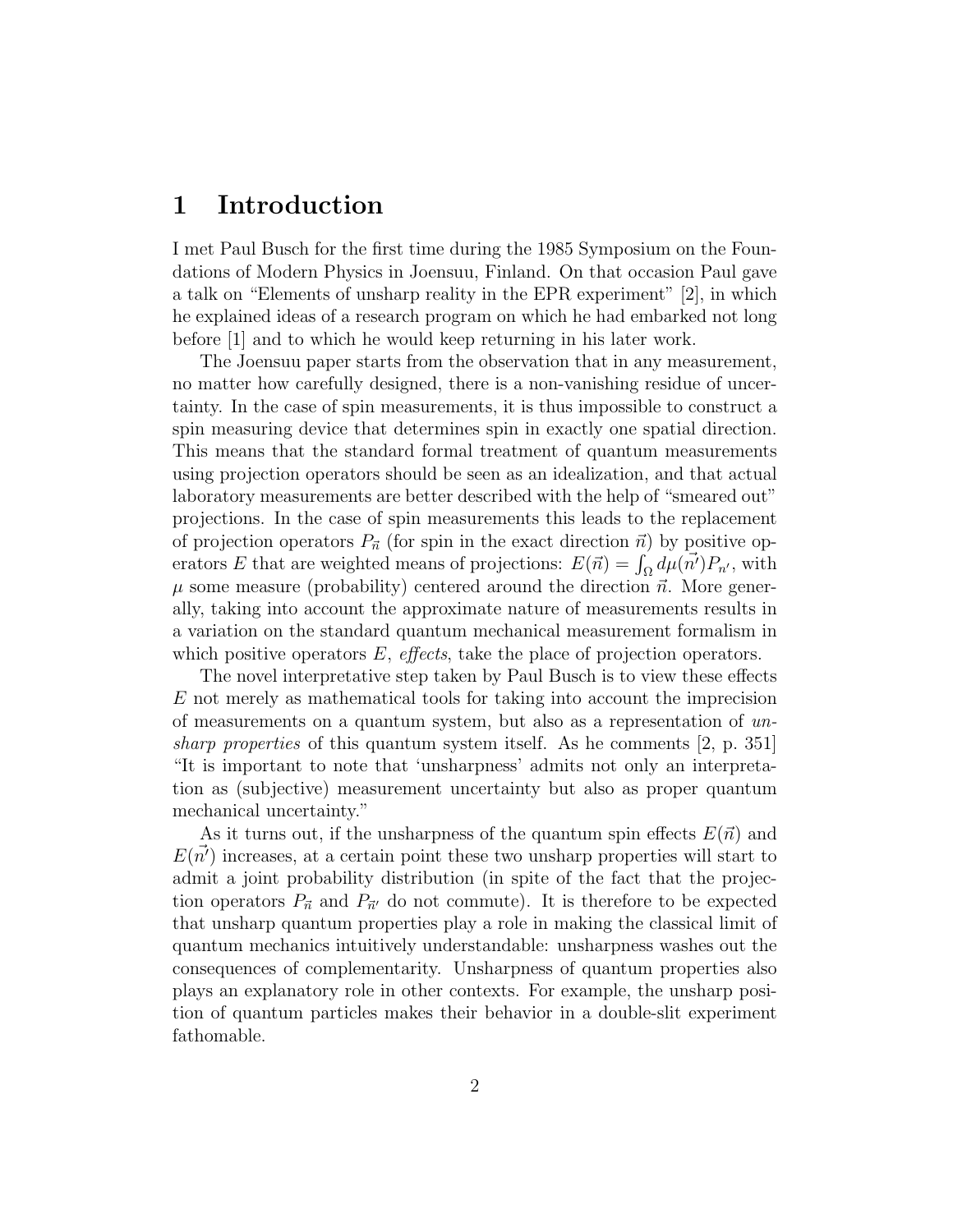Paul Busch fleshed out his realist interpretation of quantum indeterminacy in various later publications [3, 4, 5, 6]. In the Introduction of his review paper with G. Jaeger, "Unsharp Quantum Reality" [7], the interesting motivation of the authors for pursuing any realist research program at all is made explicit:

[In physical practice] there is still a strong presence of the view that Quantum Mechanics is nothing more than a formalism for the calculation of measurement statistics...

It seems to us that a more coherent and productive approach would be to investigate systematically all possible variants of realist interpretations of Quantum Mechanics, including those in which probabilities are not essentially epistemic. On a realist interpretation of Quantum Mechanics as a complete theory, the referent of quantum mechanical propositions is the individual system. This would not only recognize the possibility that such a philosophically realist interpretation could in the end enable the best description of the physical world; it also has the potential benefit of providing us with guidance in developing new, appropriately adapted intuitions about microphysical objects... A primary role of any realist interpretation is to provide a rule that determines, for every state, which physical quantities have definite values in that state, thus representing "elements of reality" or actual properties pertaining to the quantum system under investigation.

In the present paper we put forth an interpretational point of view that has not yet been much considered but that seems to us worthy of further exploration—the concept of unsharp quantum reality.

We fully agree with the motivation for investigating realist interpretations expressed in this quotation. Even though it may be unlikely that we will ever be able to single out one such interpretation as uniquely and faithfully describing physical reality as it is in itself, each consistent and empirically viable realist interpretation will provide us with a picture of what the physical world *could* be like and will thus enrich our conceptual repertoire and broaden our intuitions. As stated by Busch and Jaeger, in order to go beyond mere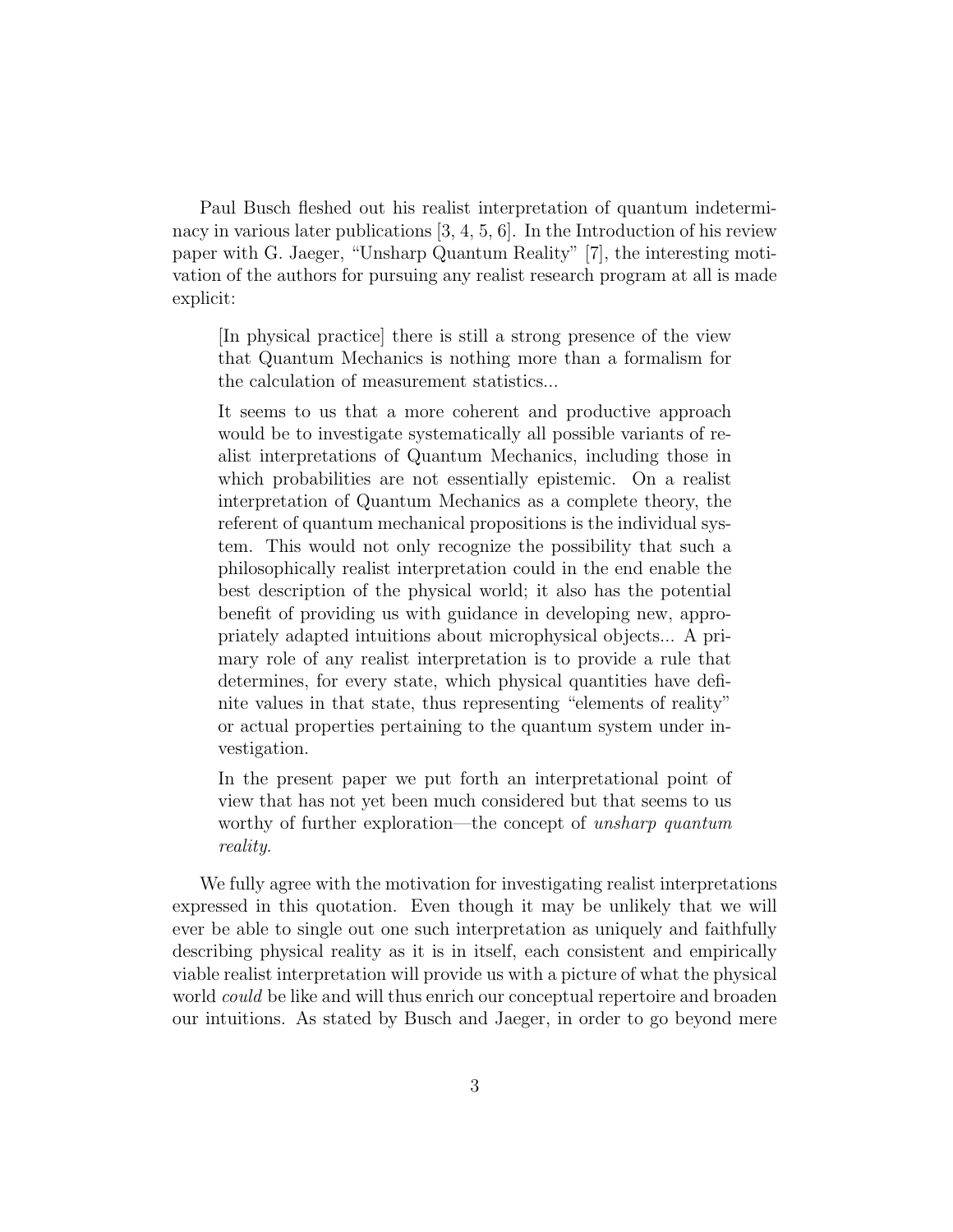measurement statistics such interpretations of quantum mechanics have to be about physical systems and their properties.

The essential question that arises for each realist interpretation is how the states ascribed to physical systems by quantum mechanics relate to properties possessed by these systems; different interpretations give different answers to this question. Busch and Jaeger also comment on this issue, and argue that in the case of sharp properties the most plausible answer is provided by the eigenvalue-eigenstate  $link<sup>1</sup>$ . They reason as follows:

If a property is absent, the system's action or behavior will be different from that when it is present. Applied to the context of a measurement, in which an observer induces an interaction between the system and part of its environment (a measurement apparatus), this means that if a property is actual—that is, an observable has a definite value—then its measurement exhibits this value or property unambiguously and (hence) with certainty.

This condition—which, incidentally, is routinely being used as a calibration condition for measuring instruments—is taken as the defining requirement for a measurement scheme to qualify as a measurement of a given observable. Its implementation within the quantum theory of measurement is possible if a property's being actual is associated with the system being in a corresponding eigenstate.

In summary, the structure of the quantum theory of measurement ... suggests the adoption of the eigenvalue–eigenstate link as a necessary and sufficient criterion of empirical reality in quantum mechanics.<sup>2</sup>

The core idea of this argument is that if a perfect measurement of an observable is made on a system possessing a sharp value of that observable, an outcome revealing this value must be found with certainty, that is with

<sup>&</sup>lt;sup>1</sup>It should be noted that Busch's and Jaeger's defense of the eigenvalue-eigenstate link is independent of their unsharp quantum reality proposal, as emphasized by an anonymous reviewer.

<sup>2</sup>Busch and Jaeger immediately add: "However, the application of quantum mechanics to the description of measurement processes also leads directly into the quantum measurement problem... This problem is one of the main reasons for the continued debate about the interpretation of quantum mechanics."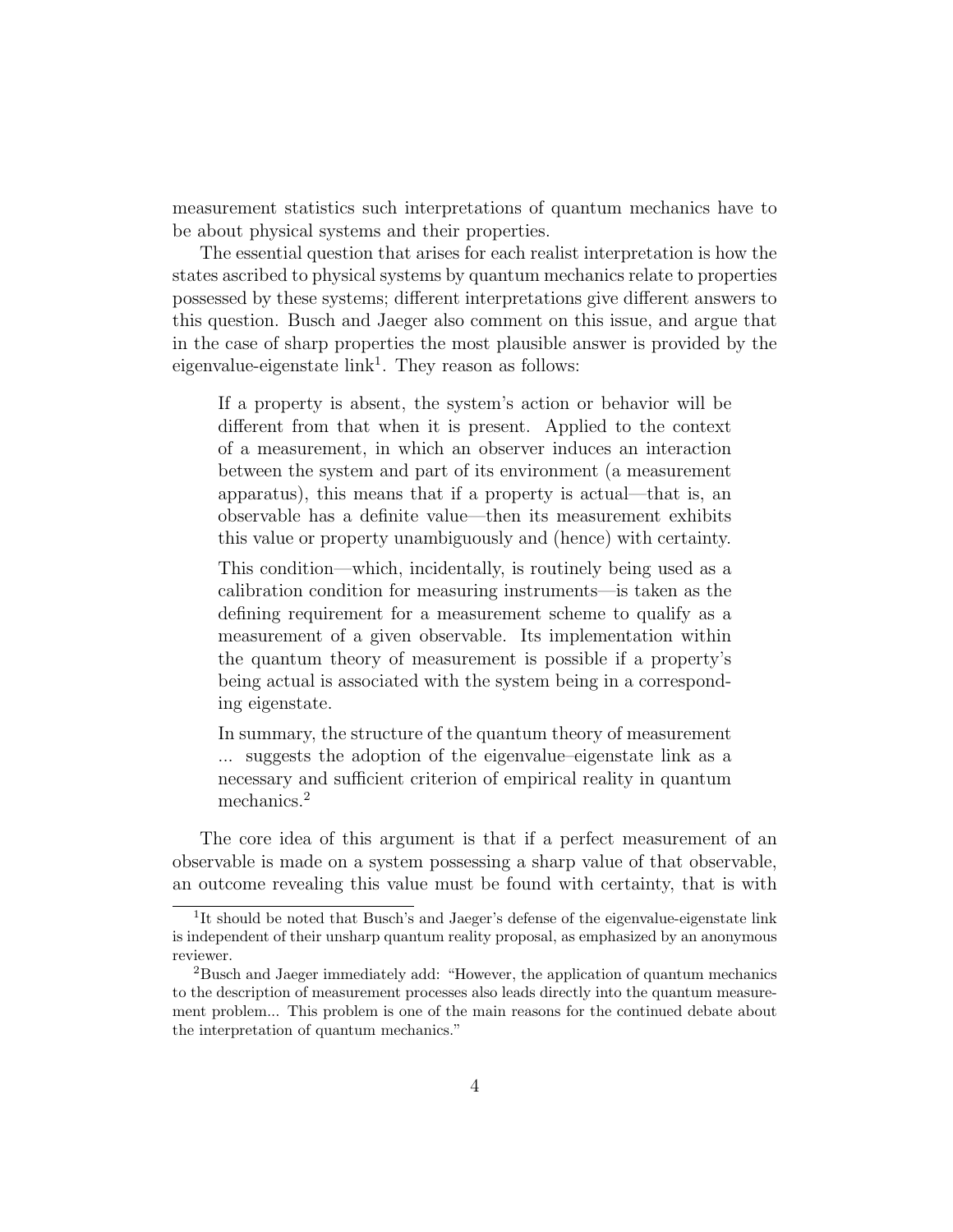probability 1. According to quantum mechanics this is only possible if the system is in an eigenstate of the measured observable. This leads to the conclusion that a system can only possess a sharp property (corresponding to an eigenvalue of an observable) if its state is the associated eigenstate—this is the eigenvalue-eigenstate link<sup>3</sup>.

However, there is room for alternative views concerning this issue: as shown by non-collapse interpretations (e.g., relative-states/many-worlds interpretations [8, 9], modal interpretations [10, 11], including the Bohm interpretation [12]) it is possible to consistently interpret quantum mechanics in terms of physical properties of individual systems even without subscribing to the eigenvalue-eigenstate link. The key idea here is that it is a conceptual possibility that the quantum state specifies epistemic probabilities for the presence of a range of possible values of a physical quantity, even though only one value is actually realized in any individual case (in the many-worlds interpretation this description applies to the epistemic situation as seen from one single branch). In spite of such a range of non-vanishing epistemic probabilities, a perfect measurement may still unambiguously and faithfully reveal the actually present property with (conditional) probability 1. In other words, even if the quantum state is not an eigenstate of an observable, so that it specifies non-vanishing probabilities for several eigenvalues, it is not a priori inconsistent to assume that an individual system is associated with only one of these values and that this value will be revealed with certainty in a perfect measurement. Of course, if the quantum state assigned to the object is not an eigenstate of the measured observable, this state only allows us to predict probabilities for a range of possible measurement outcomes, and in repetitions of the measurement in this same state these probabilities will materialize as approximate relative frequencies. But nevertheless the principle that a preexisting property of a system must be faithfully and certainly reproduced by an ideal measurement can be upheld if the conditional probability for the measuring device to indicate value  $a$ , if a represents a property of the object system, is 1. This shows that the "calibration condition" by itself does not prove that a property can only be actual if the system is described by the corresponding eigenstate.

Moreover, as Busch and Jaeger note in their review paper, adopting the

<sup>&</sup>lt;sup>3</sup>The degree of sharpness (or lack thereof) of unsharp properties can then be characterized via the distance between a system's state and the eigenstate corresponding to the sharp property.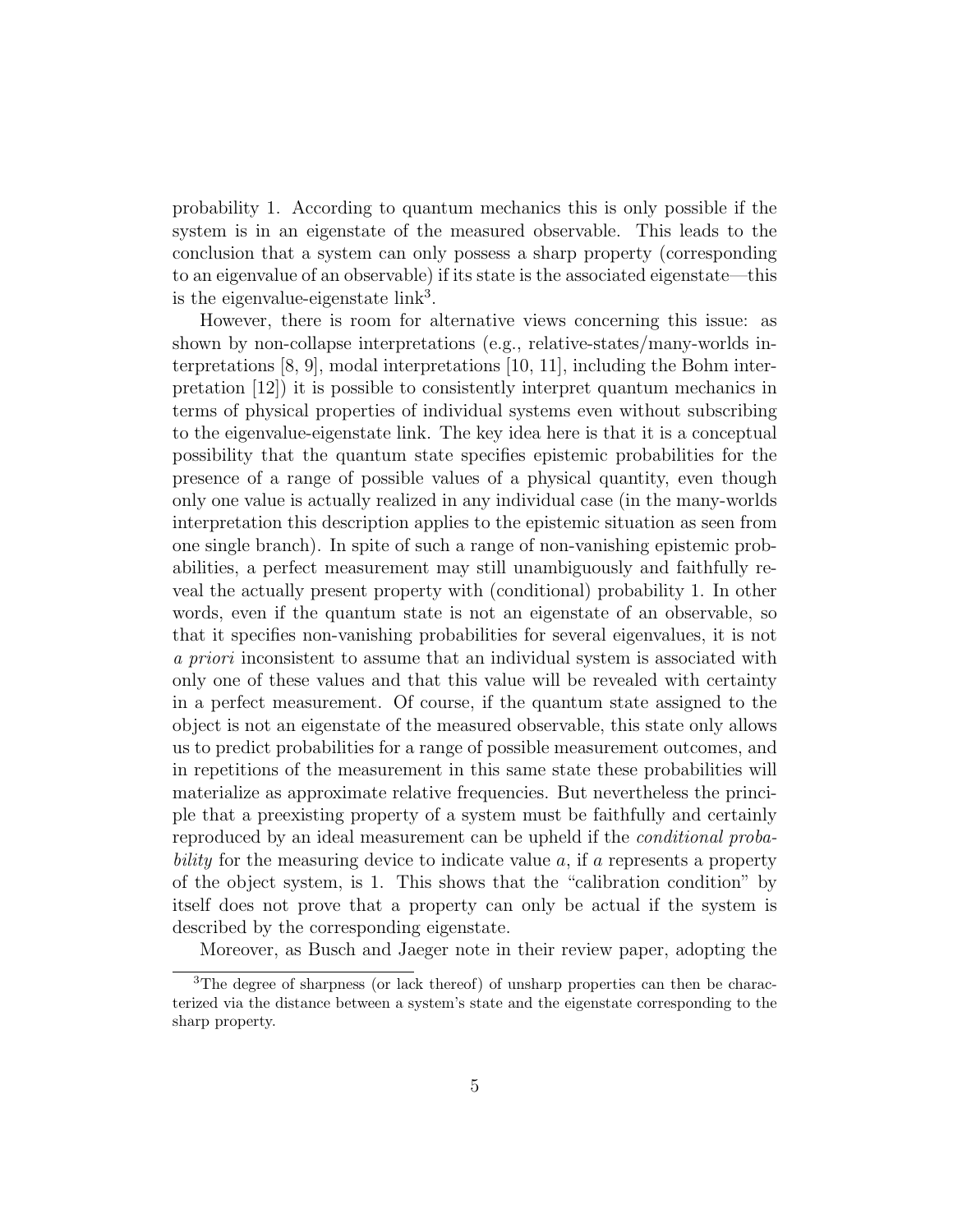eigenvalue-eigenstate link has the unpleasant consequence that we have to accept the occurrence of collapses of the wave function during measurements. Indeed, once a measurement result has become definite, the eigenvalueeigenstate link tells us that the system on which the measurement has taken place must have ended up in an eigenstate of the measured observable, even if it was in a superposition of such eigenstates before. This leads to the infamous measurement problem: taking collapses seriously entails recognizing restrictions on the validity of unitary Schrödinger evolution, which raises a plethora of well-known problems.

We shall therefore in the following explore an alternate route, namely acknowledging the universality of unitary evolution and rejecting the eigenvalueeigenstate link as a necessary condition for the attribution of (sharp) properties<sup>4</sup>. As we shall see, attributing properties to systems in the context of unitary quantum mechanics leads to an unexpected, intuitively peculiar non-classical picture.

### 2 Unitary Quantum Mechanics

There are several interpretational schemes only admitting unitary evolution and excluding collapses: the Bohm theory, consistent histories, Everett/many worlds, and modal interpretations are examples. These schemes all start from the basic view that the same physical principles should apply regardless of whether we are dealing with elemental physical interactions or complicated measurements. Measurements are accordingly treated as ordinary physical interactions, between object systems and measuring devices. Given the huge amount of evidence that outside the measurement context physical interactions between quantum systems are governed by unitary evolution (which leads to superpositions and entanglement), the assumption that unitary evolution applies universally becomes natural once one does not assign an independent status to measurement interactions.

Unitary schemes not only unify ordinary physical interactions and measurements, but also the theoretical treatment of the micro and macro levels. Macroscopic properties like the position of a pointer on the dial of a measur-

<sup>&</sup>lt;sup>4</sup>The eigenvalue-eigenstate link as a *sufficient* condition for property attribution is unproblematic. Which properties are to be ascribed to a system when the eigenvalueeigenstate link is abandoned, depends on the specific unitary interpretation that is considered.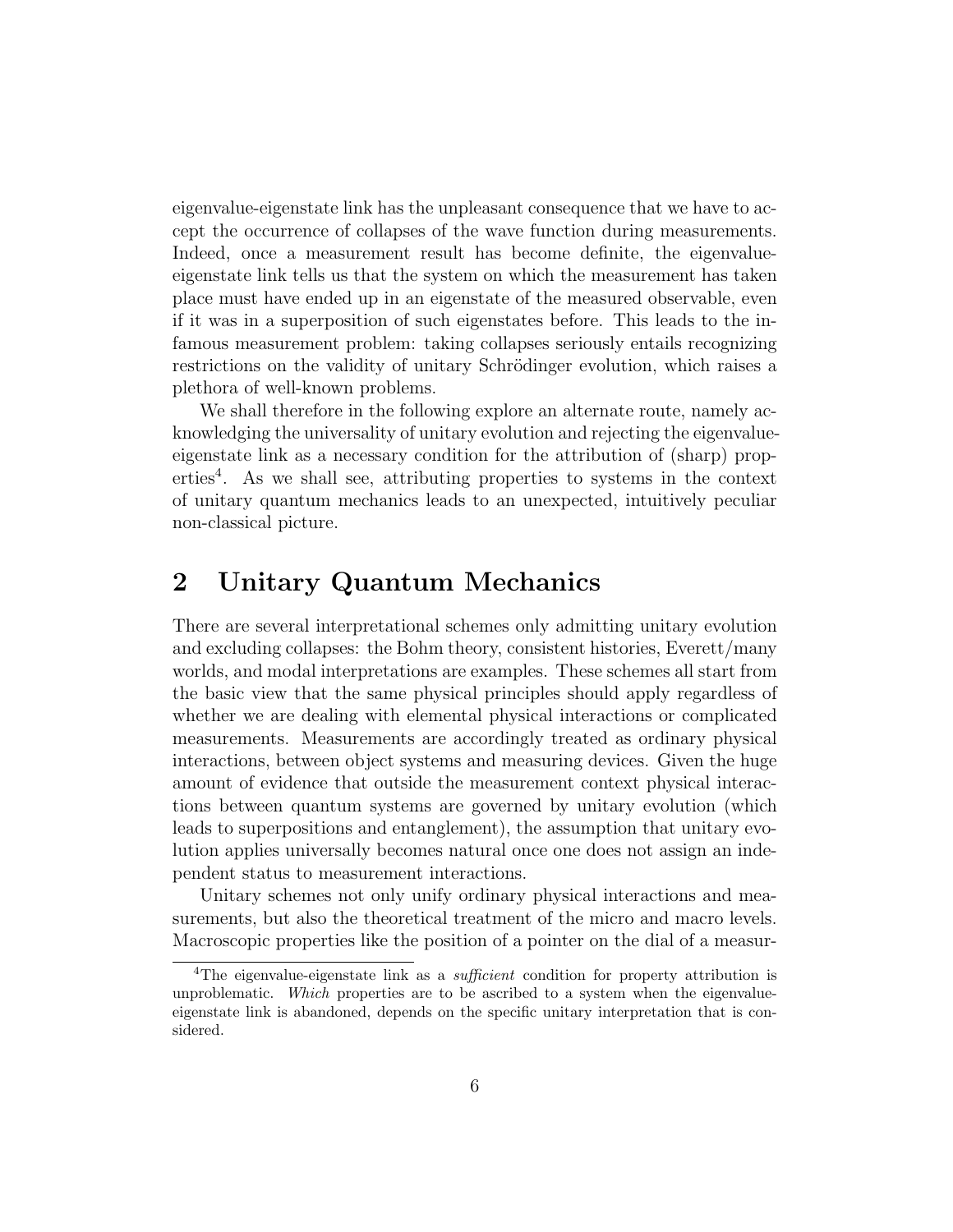ing device should accordingly fall under the same rules of quantum property ascription as microscopic properties. Even human observers should in principle be seen as very complicated quantum systems, analyzable in terms of the physical properties they possess (including memory contents). This general programmatic viewpoint is of course not unique to quantum physics: it generalizes physicalist ideas well known from classical physics. We mention the point here because it will play a role in our later discussion of measurements (and their reversal) in unitary quantum mechanics.

As discussed in the previous section, the argument that a system can only possess a determinate value of a physical quantity when it is in the appropriate eigenstate of the associated observable can be circumvented by a probabilistic interpretation of the quantum state, according to which this state provides us with probabilities for individual eigenvalues to be present. Unitary schemes employ the usual Born probability rule for these probabili $ties^5$ .

A point that will play an important role later on is that the assumption of universal validity of unitary Schrödinger evolution entails that all quantum processes can in principle be reversed. Just as in classical physics any process that goes from initial state  $A$  to final state  $B$  can be undone by a physical interaction in the reverse direction, leading back to the initial state, the final state in a quantum process governed by unitary interaction can also be brought back to its initial state by applying appropriate interactions. In particular, it is possible (in principle!) to undo a measurement: after a record of the measurement result has been formed, an appropriate reversal of the interactions between the elementary constituents involved in the process will be able to restore the situation that was present before the measurement—the record of the outcome will of course be erased during this process.

Of course, a restoration of the initial situation is also possible in schemes in which collapses occur: after a projection that takes  $|\Psi\rangle = \sum_i c_i |\psi\rangle_i$  to  $|\psi\rangle_k$ , there will in principle always be a unitary evolution that transforms  $|\psi_k\rangle$ into  $|\Psi\rangle$  again, since unitary transformations are rotations in Hilbert space and any vector can be rotated into any other. The essential difference with the unitary case becomes clear when we consider states of several systems that are correlated, as in the EPR situation. For example, after a collapse  $\Sigma_i c_i |\psi\rangle_i^1 \otimes |\varphi\rangle_i^2 \Rightarrow |\psi\rangle_k^1 \otimes |\varphi\rangle_k^2$ , as a result of a measurement on system 1,

<sup>5</sup>Often these Born probabilities are simply posited; some authors attempt to derive them from more basic principles, e.g. [9]. For our purposes this difference is not important.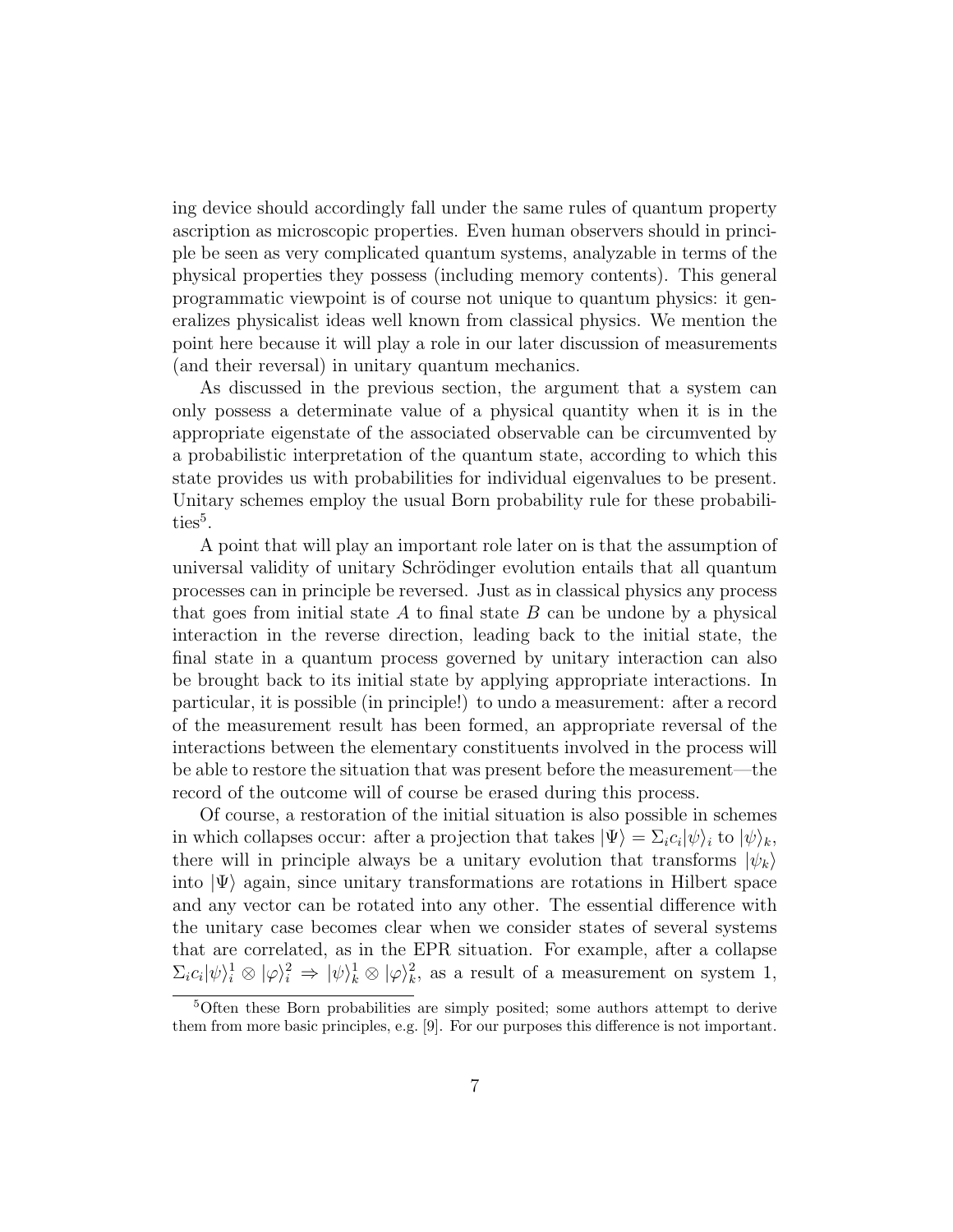the initial entangled state can only be reproduced via a transformation that affects the total system, comprising both 1 and 2. By contrast, when we assume only unitary evolution an ideal measurement on system 1 alone is represented by a transition of the form

$$
\Sigma_i c_i |\psi\rangle_i^1 \otimes |\varphi\rangle_i^2 \otimes |E\rangle_0 \Rightarrow \Sigma_i c_i |\psi\rangle_i^1 \otimes |\varphi\rangle_i^2 \otimes |E\rangle_i,
$$

in which  $|E\rangle$  and  $|E\rangle$  are states of a measuring device interacting solely with system 1. This transition can be reversed by locally acting on system 1 and its measuring device; no interaction with system 2 is needed. For the case of EPR experiments on space-like separated systems this implies that the effects of a local measurement on system 1 can also be undone locally, by interactions with 1: the total state, including system 2, can be brought back to what it initially was without touching system 2 (something that is impossible in the case of collapses).

#### 3 Unitarity and Relativity

Unitary interpretations as defined in the preceding section are known to face problems with Lorentz invariance (e.g., [13, 14, 15]). The nature of the difficulty has recently been illustrated in a simple way by Gao [16]. In Gao's thought experiment two observers, Alice and Bob, are located at space-like separation from each other and perform spin measurements on an EPR pair of electrons in the singlet state (the usual Bohm-EPR setup). Let us assume that Alice and Bob both measure spin in the same direction, so that quantum mechanics predicts that their outcomes will be anti-correlated.

As we have seen a moment ago, unitary quantum mechanics permits the local reversal of such measurements, which restores the original two-particle singlet state. This can be used to construct a paradoxical variation on the usual Bohm-EPR thought experiment.

Let Alice measure the spin of her particle and let her record (or memorize) the outcome—we may think of Alice as fulfilling the role of the measuring device in the discussion at the end of section 2. After Alice's measurement a unitary restoration process takes place that locally undoes the measurement and returns Alice and Bob plus the two particles to their original total state (so that Alice loses all her information about the outcome). Finally, Bob measures the spin of his particle in the same direction in which Alice had measured before.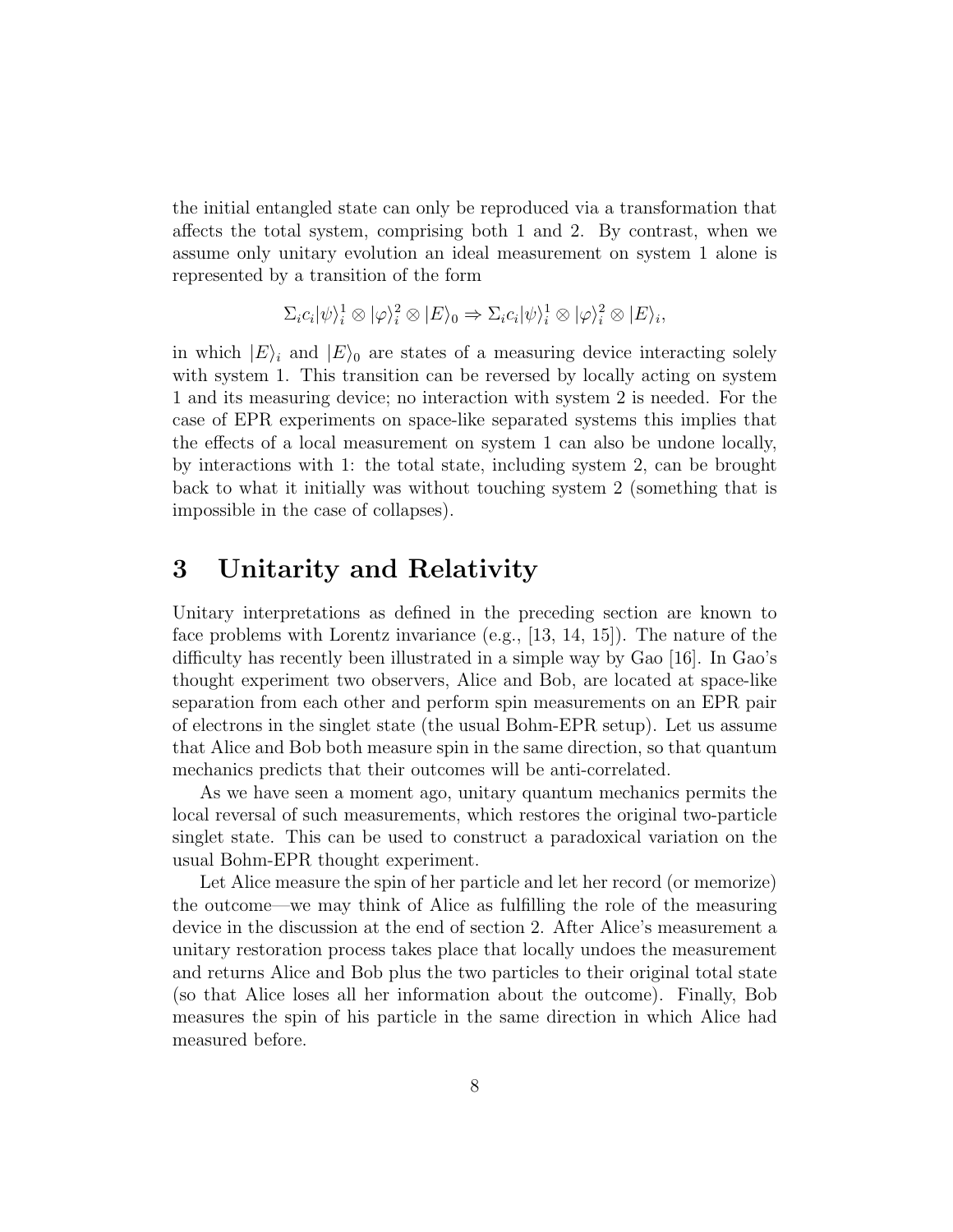Let us call the inertial frame in which the just-given description of the experiment applies the laboratory frame. When we apply the standard quantum mechanical rules in this frame, we predict that Alice records either  $+1$ or −1 as her result, both possibilities having probability 1/2. Alice's record is erased in the subsequent anti-measurement, after which Bob performs his measurement in the original singlet state so that he also finds either  $+1$  or −1, again with probability 1/2 for each possible result.

However, because Alice and Bob are space-like separated, there exists another inertial frame of reference with a simultaneity relation such that in this frame Alice measures her electron first, then Bob measures his electron, and finally Alice's measurement is undone only after both measurements have taken place.

This leads to the following problem. In the second frame, in which Alice's experiment is undone as the final step, Bob's measurement must yield  $-1$ if Alice's result was  $+1$ , because of the anti-correlation in the singlet state: the conditional probability of Bob's outcome being −1 is 1, given Alice's result. As we have seen, however, in the laboratory frame Alice's result no longer exists when Bob performs his measurement, since Alice's measurement has been undone at that instant and the original Bohm-EPR state has been restored. Consequently, according to the usual quantum mechanical rules applied in the laboratory frame Bob's result does not need to be −1 even if Alice's result was  $+1$ ; Bob may alternatively find  $-1$ , with probability  $1/2$ .

The consequence is that in a long series of repetitions of this "EPR plus restoration" experiment, after selection<sup>6</sup> of all cases in which Alice's experiment yields  $+1$ , we have to expect that Bob finds  $-1$  and  $+1$  in approximately half of the cases according to quantum mechanics applied in the laboratory frame, but always −1 according to quantum mechanics in the other frame.

We may construct a variation on this thought experiment in which we do not need a series of repetitions with new EPR pairs, but use the same electrons over and over again. Suppose that when Alice's experiment has been undone (as seen from the laboratory frame), and Bob has completed his measurement, Bob's measurement is undone as well, after which he performs a second measurement. This second measurement can be reversed in its turn, after which a third measurement can be done; and so on. If the space-time distance between Alice and Bob and the time scales of Bob's measurements

 ${}^{6}$ That is, selection in abstracto, with the mind's eye. Any real physical selection would involve an interaction that would spoil the perfect reversal of Alice's measurement.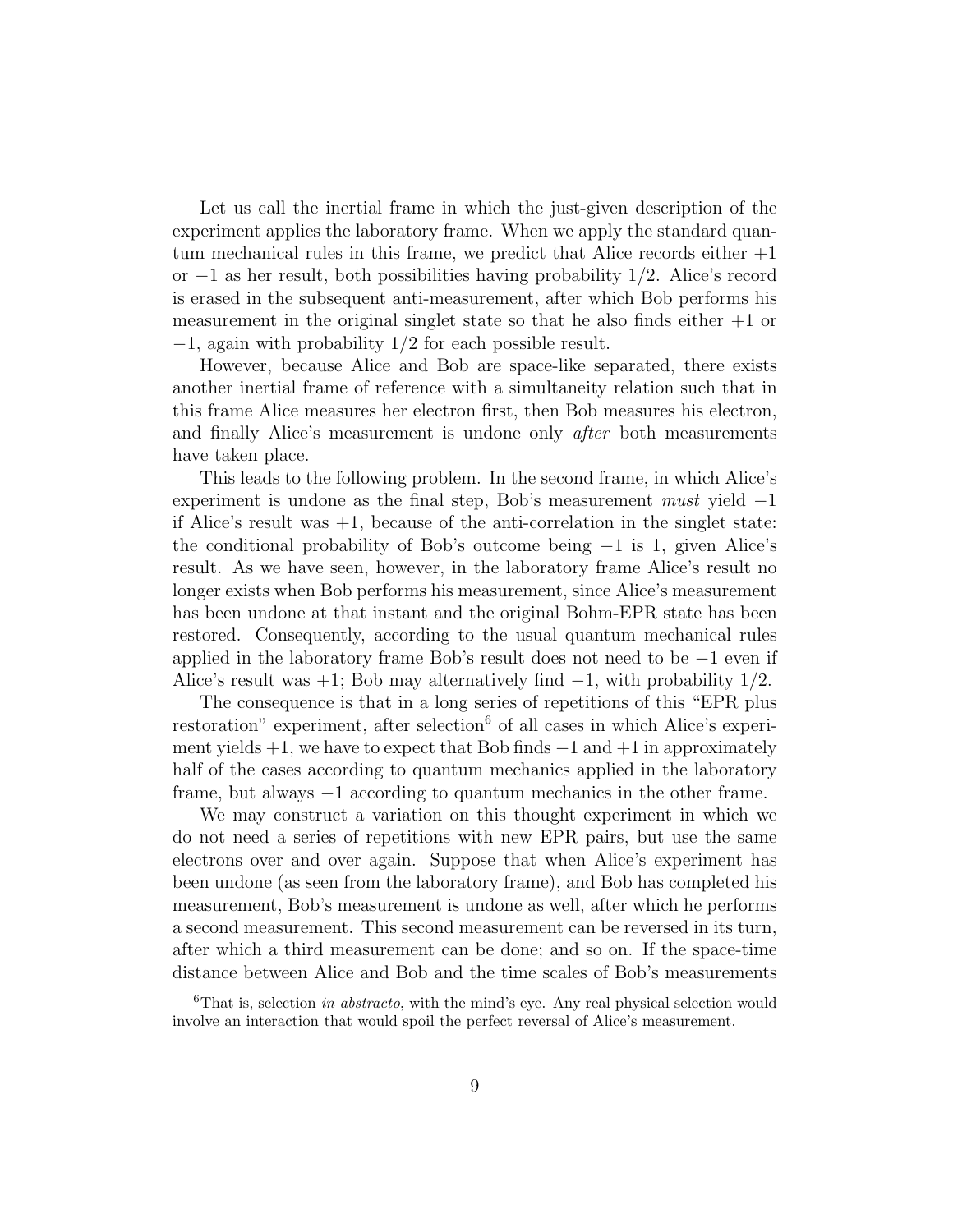are judiciously chosen the experiment can be arranged in such a way that all Bob's measurement take place before Alice's measurement is undone, according to the simultaneity in some other inertial frame. In this way we arrive at the same paradox as before: In the lab frame quantum mechanics tells us that approximately half of Bob's results will be −1 if Alice's result was +1, in the other frame the quantum prediction is that all of Bob's outcomes must be the same, namely  $-1$ .

In both cases we arrive at a contradiction, which suggests that the unitary formalism of quantum mechanics cannot be used for making predictions in the same way in all inertial frames.

One way of responding to this is to posit that there exists a preferred inertial frame, whose simultaneity is the only one to be used when predicting outcomes and their frequencies with the standard formalism of quantum mechanics. This is the route taken by the Bohm theory—that the Bohm theory faces problems with special relativity and cannot accept the equivalence of all inertial reference frames has long been recognized because of the occurrence of instantaneous interactions in that theory. It is interesting to discuss in some more detail how the Bohm theory deals with the new thought experiment, and to compare it with other unitary schemes.

According to the Bohm theory the complete state of a system of two spin-1  $\frac{1}{2}$  particles is given by its wave function *plus* the individual positions of the two particles. We consider here the standard version of the theory according to which the particles do not possess an intrinsic spin—their only physical property is position. However, the wave function is taken to be the usual spinor-valued one (in our case with the singlet state as its spin part) and the Hamiltonian governing the evolution of the wave function contains the usual coupling between spin variables and magnetic fields. In the interaction with a Stern-Gerlach device the spatial wave function will therefore be split into two parts, an upper and a lower wave packet. The initial positions of the particles, in their initial wave packets, determine whether they will end up in the upper or the lower wave packet on their wing of the experiment. In this way the final position of a particle, after the interaction with a Stern-Gerlach device, represents the result of a "spin measurement" even though the Bohm theory does not operate with an intrinsic spin property. The result of the spin measurement is either "up" or "down". Because of the non-local interaction between the particles (due to the entanglement of the total state), particle 2 will be driven down when particle 1 is the first to interact with the magnetic field of the Stern-Gerlach device and goes up; and vice versa when particle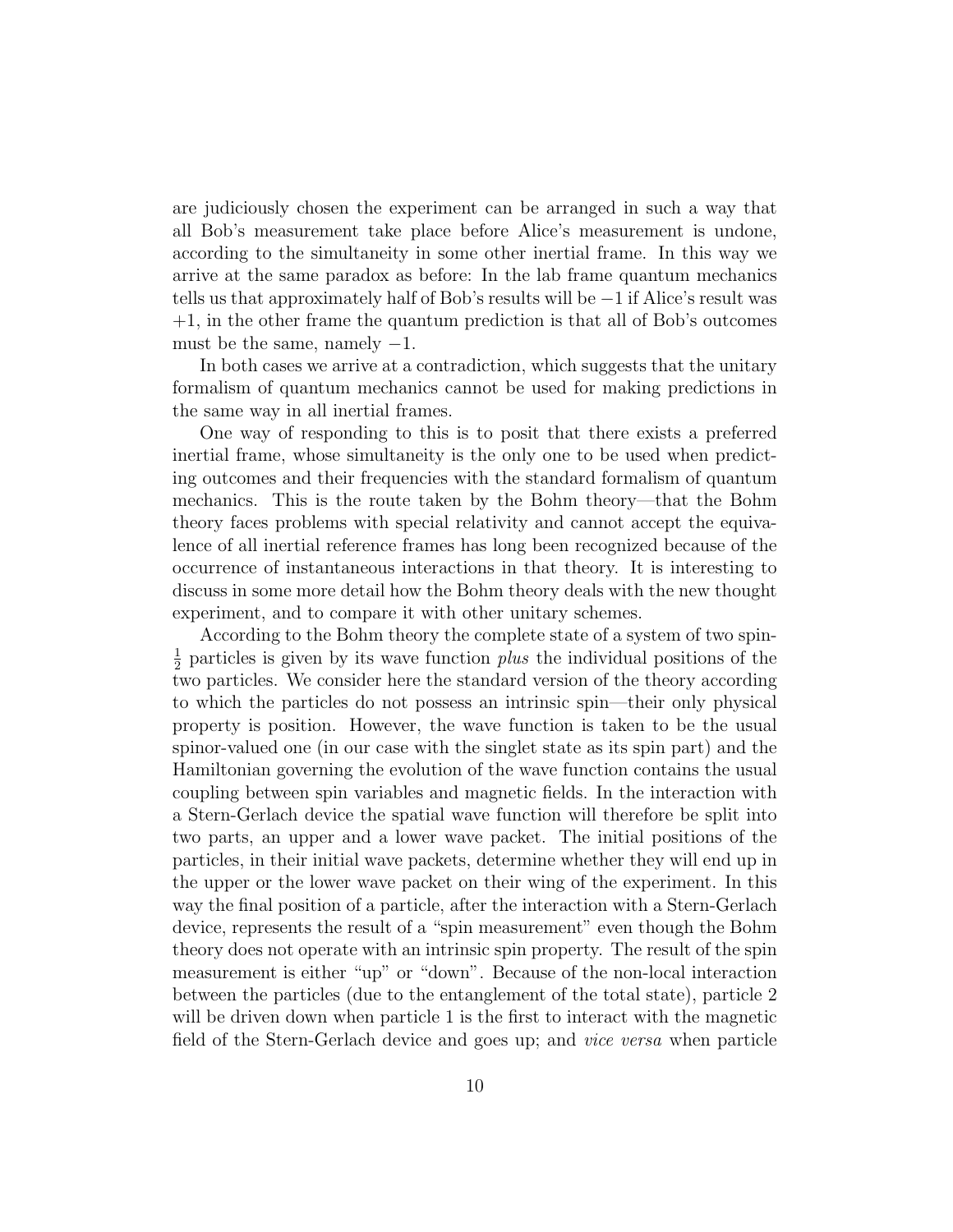2 is the first to interact (see [17] for a detailed discussion).

In the initial stage of our thought experiment there is one spatial wave packet near Alice and one near Bob. Let us suppose that both Alice's and Bob's particle find themselves in initial positions such that they will emerge "up" (spin result  $+1$ ) when they are the first to interact with their respective Stern-Gerlach devices (the particle that is second to interact will go opposite to the other one, so that its spin outcome will be −1 and the anti-correlation between the spin results predicted by quantum mechanics is reproduced). In repetitions of the experiment with new pairs of electrons there will be a probability of 1/2 for each electron to be in an initial position, in its own wave packet, that leads to the result "up"<sup>7</sup>.

Suppose that as judged from the laboratory frame Alice makes her measurement first and finds  $+1$ , after which a reverse local evolution takes place that restores the initial wave function, returns Alice's particle to its original position, and erases Alice's result. Then Bob measures the spin of his particle and also finds +1, the outcome deterministically determined by his particle's initial position. In a long series of repetitions of the experiment, each time with a new pair of electrons, and collecting (in thought!) all runs in which Alice's outcome is  $+1$ , the Bohm prediction is that Bob will find both instances of  $+1$  and of  $-1$ , each of these outcomes in approximately 50% of the cases—in the Bohm theory it is supposed that in repetitions of the experiment the initial particle positions will be distributed according to the Born rule. By contrast, if Bob's measurement is repeated many times with the same particle, each time undoing the measurement and restarting from the same initial situation, the Bohm prediction is that the same result  $(+1)$  will be found in each run of the experiment.

When we now consider these three versions of the experiment from the other inertial frame, in which Bob's measurements take place before Alice's measurement is undone, we find the following. In the single-run experiment Alice finds +1 and Bob −1, because the non-local influence of Alice's result sends Bob's particle "down". When the experiment is repeated many times with new particle pairs, and Alice's +1 cases are collected, Bob will in all cases measure  $-1$ . If the experiment is done repeatedly with one particle

<sup>7</sup>From this description one already sees why the notion of a preferred frame imposes itself in the Bohm theory: if Alice and Bob are at space-like separation from each other, the time order of their spin measurements will generally be frame-dependent. In this case, application of quantum mechanics in the same way in all frames leads to contradictory predictions for the measurement outcomes.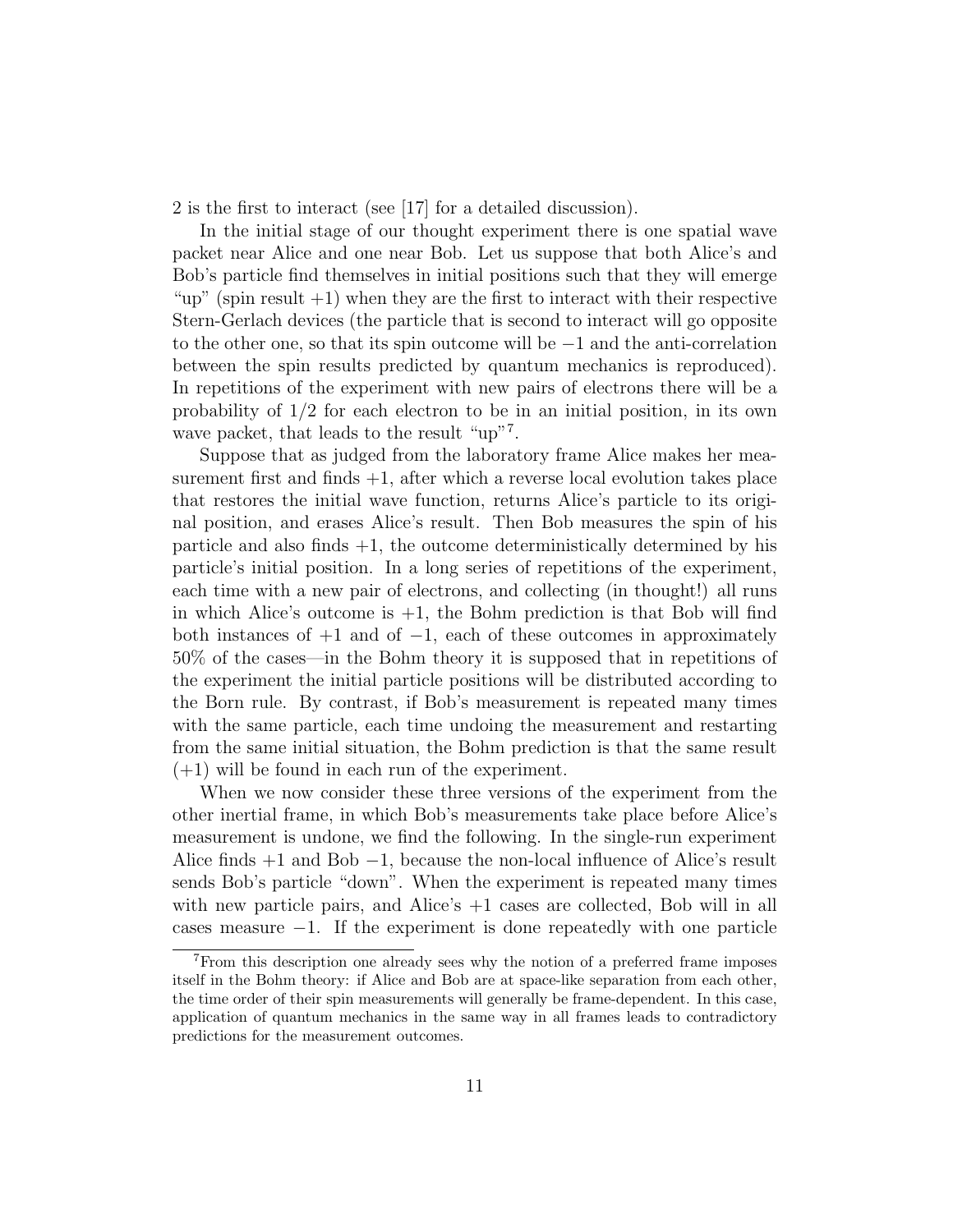pair, as described before, Bob will also find −1 each time.

Clearly, the predictions from the two frames of reference contradict each other in all three versions of the experiment. This further supports the necessity of a privileged frame in Bohm's theory.

Let us now consider the same experiments from the perspective of non-Bohmian unitary quantum mechanics (i.e., unitary schemes that do not assume that position is a preferred observable [12]). According to the standard quantum rules applied in the lab frame, Alice will find either +1 or −1, both with probability  $1/2$ . Let us again focus on the case with outcome 1, in order to compare with the predictions of the Bohm theory. After the reversal of Alice's measurement Bob finds either  $+1$  or  $-1$ , with equal probabilities. In a long series of experiments, with many pairs of particles, we find that Bob's results are 50% up and 50% down. If Bob's experiment is repeated by means of reversals we also find a  $50\% - 50\%$  distribution.

There is therefore a difference with the Bohm prediction for the third version of the experiment. Because of its determinism, the Bohm scheme predicts that repetitions of an experiment with exactly the same initial conditions will lead to exactly the same outcomes. But since the initial conditions in non-Bohmian quantum mechanics do not involve particle positions, this Bohm result cannot be carried over to the standard theory. So it might seem that we have a situation where we could, in principle, empirically distinguish between the Bohm theory and standard quantum mechanics. This is deceptive, however: because Bob's measurements are each time undone, no records of them can exist and no empirical comparison of their outcomes is possible. Whether or not there is a correlation between the results of repeated measurements on the same system, with reversals between the measurements, is something that as a matter of principle cannot be verified or refuted empirically.

When the second frame of reference is used to describe the three versions of the EPR-plus-reversal experiment with non-Bohmian unitary quantum mechanics, we find that Bob measures  $-1$  if Alice's result is  $+1$ . In repetitions with new particle pairs Bob will also always find −1 in the cases in which Alice measured  $+1$ . Finally, when Bob's measurements are repeated on the same particle he will still find −1 in all cases.

Non-Bohmian quantum mechanics, applied in the second frame, thus yields the same predictions as Bohm's theory: the  $+1$  result of Alice fixes Bob's outcome as −1 in all cases. Again, the predictions from frame 2 run counter to what is predicted from the laboratory frame. In the first ver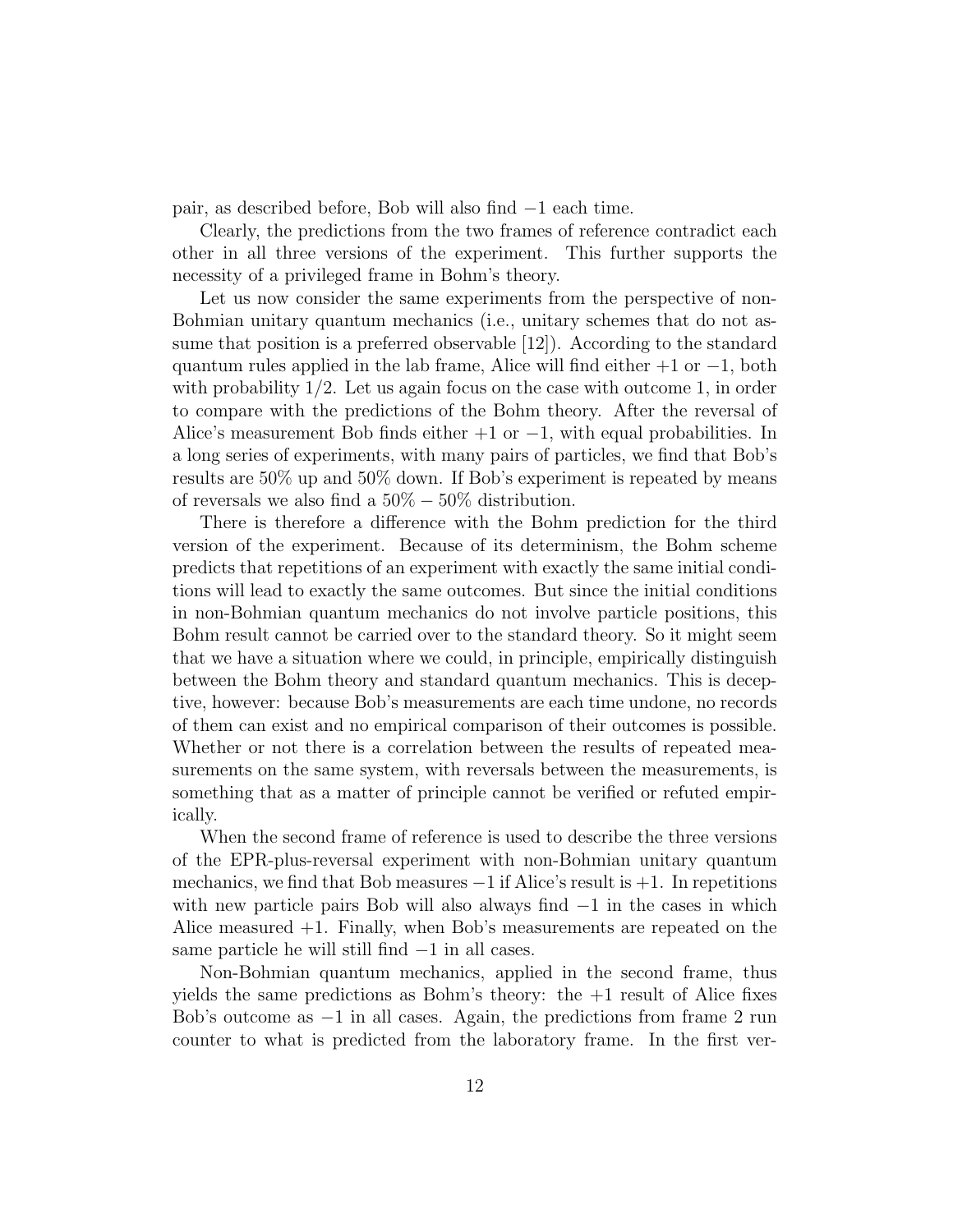sion of the experiment (one single measurement by both Alice and Bob) the probability of Bob finding  $-1$  is  $1/2$  in the lab frame instead of 1 (the latter probability value is predicted in the other frame). Although this is not an direct contradiction in terms of measurement results, it becomes so in the second and third versions of the experiment in which the probability is made into an approximate frequency.

Given that the Bohm theory has already developed a tool to protect itself against relativistic inconsistencies, namely the postulation of a privileged reference frame with respect to which the non-local quantum interactions are defined, it seems only natural to take over this recipe for unitary interpretations in general. It is true that assuming the existence of such a frame is at odds with Einstein's first special relativistic postulate; but it has often been argued that this objection is not decisive because quantum mechanics contains an element of non-locality and therefore is at odds with special relativity anyway.

However, it is possible to interpret this non-locality of quantum mechanics in a way that does not involve superluminal causation or action-at-a-distance, and does not conflict with relativity. A key to this alternative viewpoint is the observation that physical systems as described by quantum mechanics are generally not space-time objects in the way classical systems are. As we shall argue, this observation may be used as a starting point for the construction of a new scheme for reconciling quantum mechanics, and the above thought experiments, with relativity—even though the ensuing alternative solution of the inconsistency problems will require a break with a number of classical intuitions.

#### 4 Perspectives and Non-Locality

According to classical physics physical systems can be analyzed as built up from local parts, each part possessing its own locally defined properties. Specification of all these local parts and their properties provides us with the complete instantaneous state of a classical system as a whole. For example, a measuring rod is described as a collection of very many particles whose instantaneous local properties together determine the properties of the composite system. A classical field in a spatial region is likewise completely specified by the local field strengths at all points in that region.

The formalism of quantum mechanics suggests a different picture, though.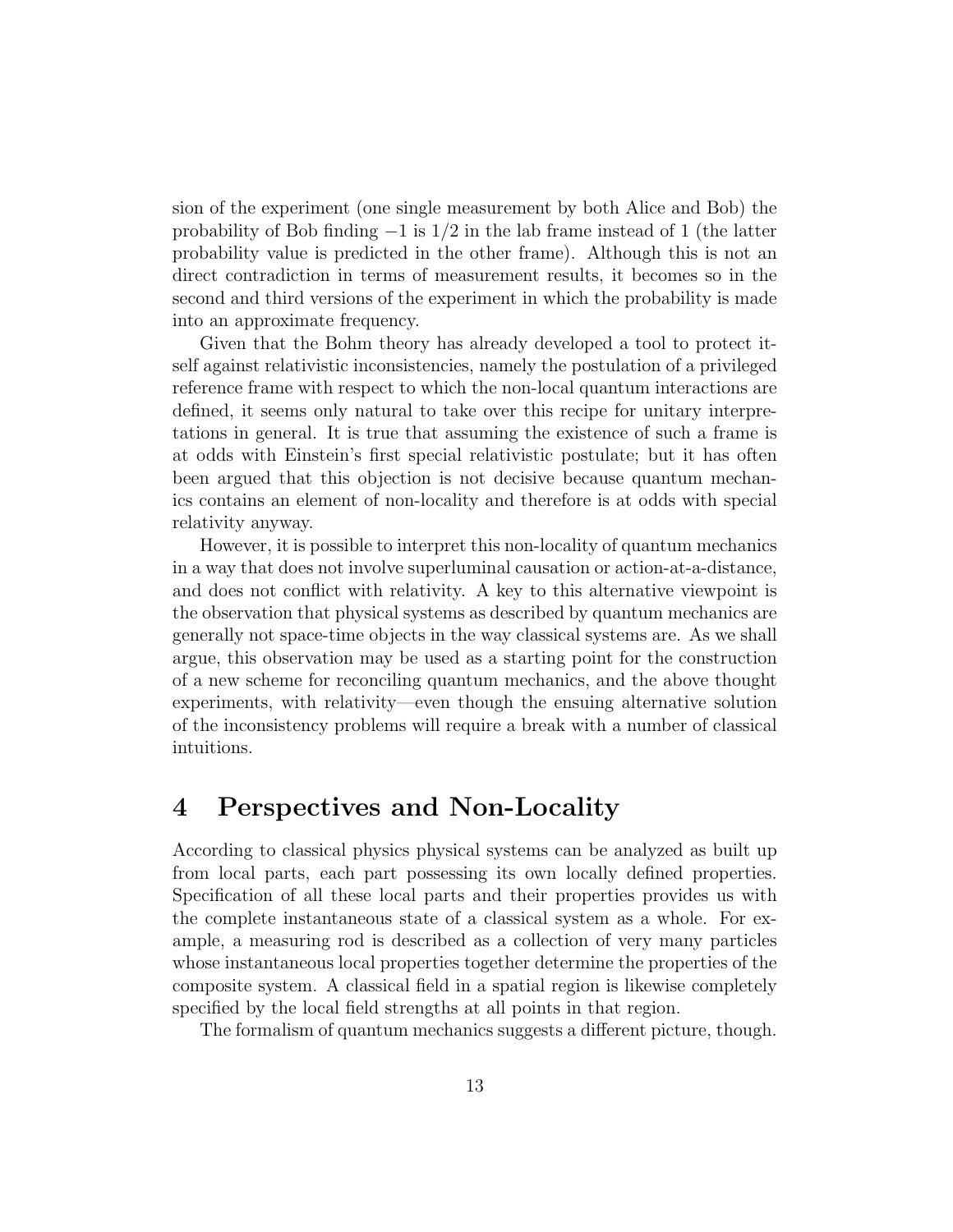This is because in general many-particle states are entangled, and such entangled states are not combinations of one-particle states that specify complete sets of one-particle properties. The Bohm-EPR two-electron singlet state furnishes a typical example. This state is the product of a symmetric spatial part and an anti-symmetric spin part

$$
|\Phi\rangle = \frac{1}{\sqrt{2}} \{|L\rangle_1 |R\rangle_2 + |R\rangle_1 |L\rangle_2\} \otimes \{|\uparrow\rangle_1 |\downarrow\rangle_2 - |\downarrow\rangle_1 |\uparrow\rangle_2\},\tag{1}
$$

where  $|L\rangle$  and  $|R\rangle$  correspond to narrow wave packets localized on the left and right wing of the EPR experiment, respectively. If one were to think of the EPR experiment as pertaining to two particles, each one with its own complete set of spatial and spin properties, one would expect the total state to be built up from the one-electron states  $|L\rangle_1|\!\uparrow\rangle_1, |L\rangle_1|\!\downarrow\rangle_1, |R\rangle_2|\!\uparrow\rangle_2$ and  $|R\rangle_2|\downarrow\rangle_2$ , in each of which a full set of particle properties is specified (namely a definite spin plus a localization property). Instead, however, we find that in Eq.(1) the global spatial features of the two-particle system and its global spin properties are independently combined, i.e. without a correlation between individual particle localization and individual spin.

In fact, the indices 1 and 2, usually taken to be particle labels, are not correlated to either  $|L\rangle$  or  $|R\rangle$  so that in state (1) we cannot even speak about particle 1 as being at the left-hand side and particle 2 at the righthand side, or *vice versa*. As argued in [18, 19, 20] this shows that the standard interpretation of state (1) in physical practice, namely as representing two particles at a large distance from each other, one on the left and one on the right, implicitly renounces the doctrine that the indices 1 and 2 label these particles. Rather, in physical practice the individual constituents of the total system are taken to correspond directly to the two spatial oneparticle states  $|L\rangle$  and  $|R\rangle$  (L referring to the left particle and R to the right one). However, even with this understanding there is no correlation between spatial properties and definite spin directions, so that we still cannot think in terms of a particle on the left possessing its own definite spin and a similar particle on the right. Instead,  $Eq.(1)$  represents a system with a global spin property that is uncorrelated to its localization properties.

In other words, the classical paradigm according to which a system consists of independently defined local parts does not fit in in a natural way with how quantum mechanics generally describes physical systems. As argued in [20, 21], violations of Bell inequalities can accordingly be viewed as evidence that a classical "local parts picture" does not apply—instead of the more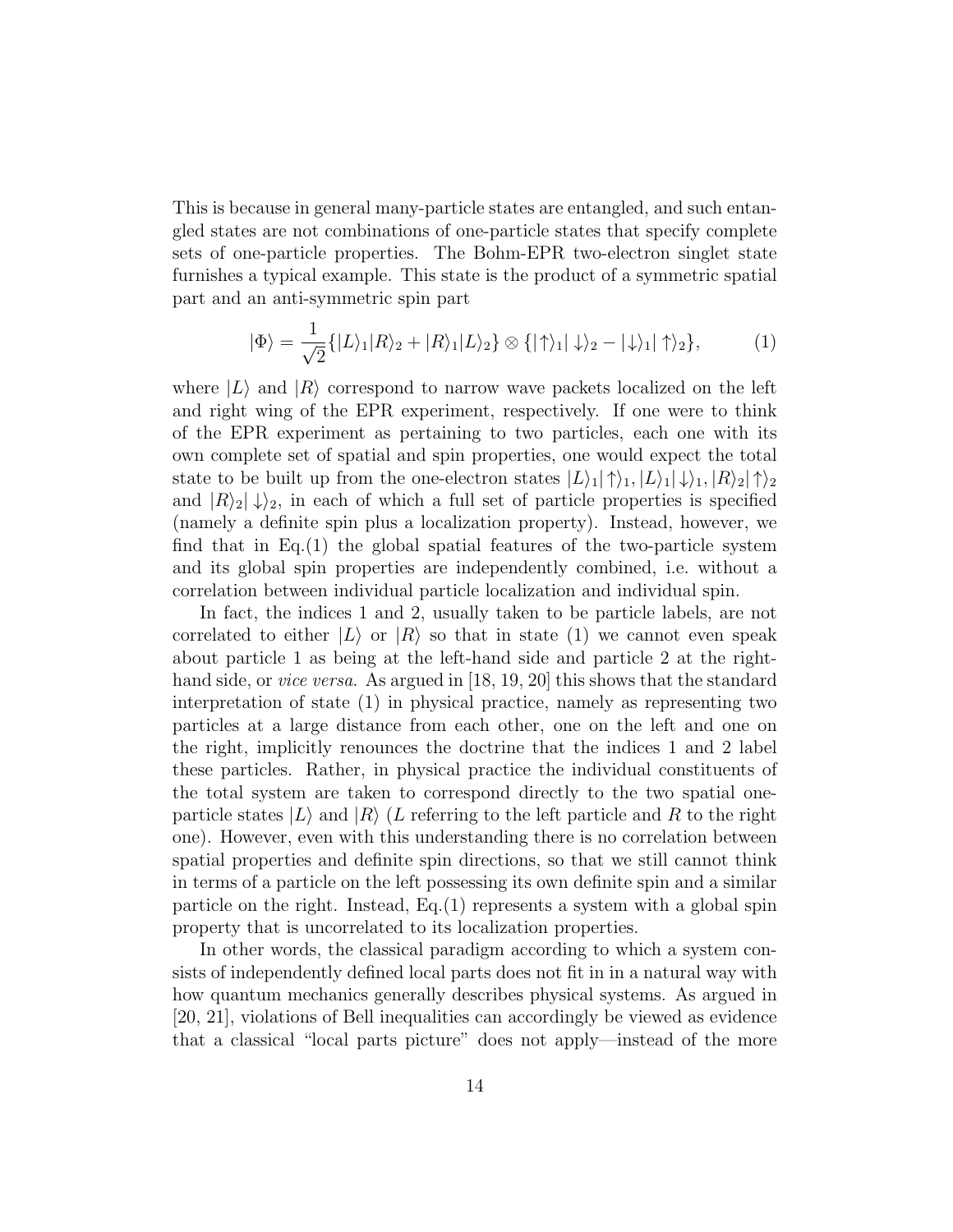common interpretation that such violations are manifestations of non-local interactions or influences between distant parts.

In order to fix the properties of a two-particle system in an entangled quantum state like (1) we therefore need to specify its total, global state, which cannot be written as a concatenation of local states or as the combination of two one-particle states. In the case of a spatially extended system as in (1) the specification of the total state must involve the identification of a hyperplane of simultaneity, or more generally a space-like hypersurface, on which the state is defined. Different choices of such hyperplanes will generally lead to different property attributions (cf. [22]). The thought experiment of section 3 provides us with an example: the laboratory frame and the other inertial frame considered there define alternative hyperplanes of simultaneity on which the global states of the system are different. On one hyperplane the total state is correlated to a state of Alice's measuring device corresponding to a definite outcome, whereas there is no such correlation on other hyperplanes. It cannot be excluded a priori that this leads to differences in the description even locally at points where the two hyperplanes intersect, in particular at Bob's position.

What we accordingly propose as an interpretative option is that the physical characteristics of what happens in Bob's measurements not only depend on the local circumstances near Bob, but also on the total state that determines the properties of the system that is being measured and thus on the hyperplane on which that state is defined. If the global state is different on different hyperplanes, the properties of the global system will generally be different as well so that Bob as described on different hyperplanes will be involved in measurements of different properties.

What we are suggesting here is the attribution of hyperplane dependent, and in this sense perspectival properties. The idea of perspectivalism is not new: see for example [23, 24, 25, 26]. These earlier proposals discuss property attributions to a system from different perspectives connected to different observers (who stand in different relations to the system depending on whether or not they have interacted with it). The present proposal is even more radical because it contemplates the possibility that the same observer measures different outcomes depending on the hyperplane on which the measurement is described (see, however, [27] for arguments that hyperplane dependence is not as radical as it seems).

A comment that may come to mind is that hyperplane dependence is something already well known from special relativity. However, although it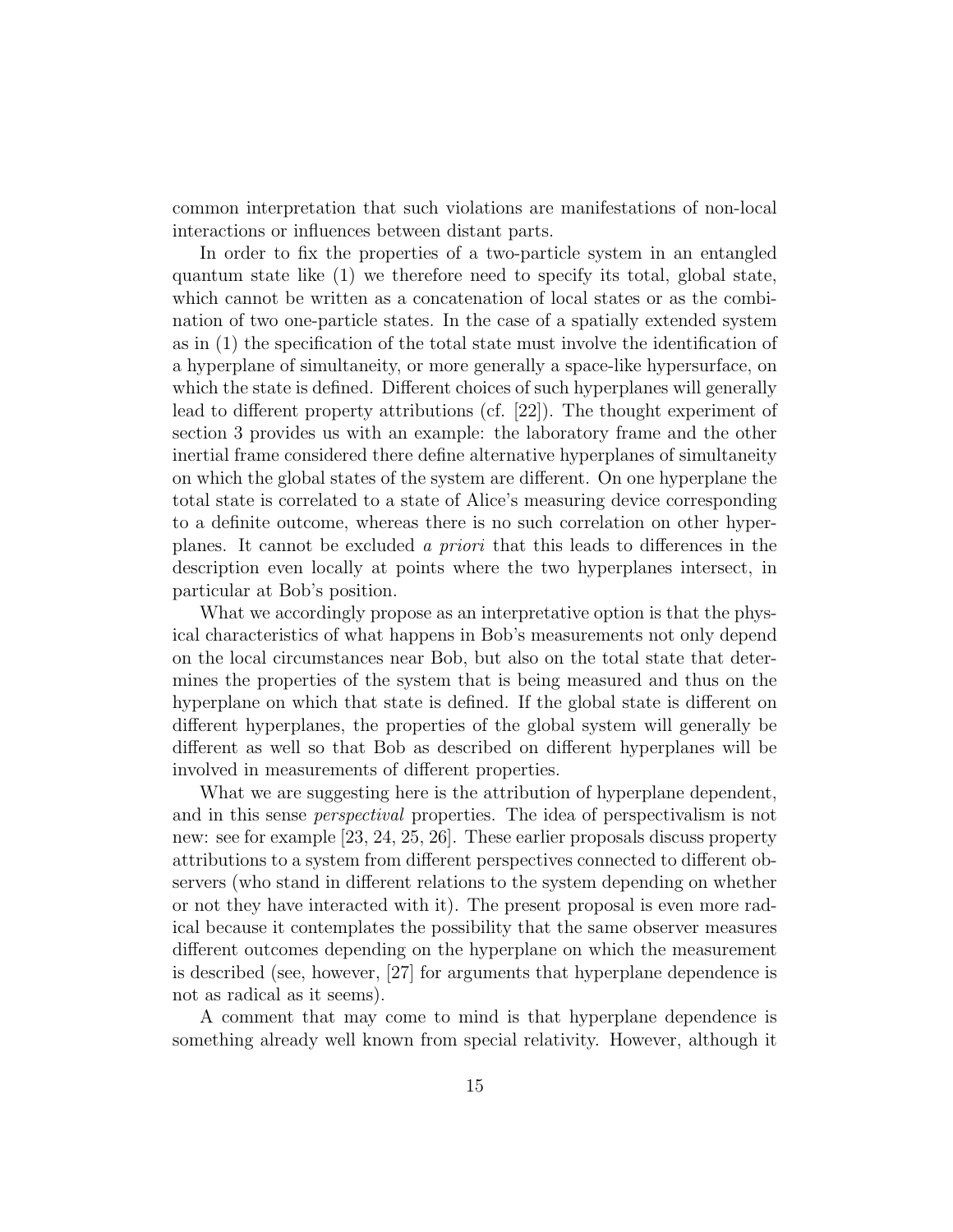is true that in special relativity different frames of reference are associated with different descriptions of physical processes, these descriptions relate to each other via Lorentz transformations that translate between states of affairs defined point by point. These Lorentz transformations will never translate an outcome  $+1$  (the event of a pointer indicating  $+1$  on a dial) in one frame of reference into the outcome −1 in another frame. The hyperplane dependence that we are discussing here goes further than this special relativistic frame dependence. The non-quantum special relativistic picture is still based on the principle that physical systems and processes are built up from independently existing locally defined events. But in the quantum mechanical formalism of many-particle systems physical properties are not specified per point. The resulting hyperplane dependence is different from what is at issue in special relativity with its point-by-point Lorentz transformations<sup>8</sup>.

#### 5 Uniqueness of Outcomes

According to this perspectivalist proposal there may be a difference between Bob's outcome in relation to Alice having made a not yet undone measurement and with respect to Alice after her measurement has been undone. Evidently, this conflicts with the intuition that it cannot make any difference for Bob's local situation what happens far away—the locality notion that underlies relativity and the EPR argument. As pointed out before, this intuition depends on the idea that any global system consists of spatial parts, each with its independently defined properties—a notion of which we have seen that it does not sit well with the mathematical structure of quantum mechanics.

But, it may be objected, perhaps Bob is not aware that Alice is performing measurements far away, or does not even know that the system on which he is making his measurement has a distant counterpart. Surely, Bob will find one definite result completely independently of such considerations? All our experience indicates that any successful experiment has only one definite result. Can this be reconciled with the idea that Bob's results are perspectival?

The uniqueness of direct experience is not in conflict with perspectivalism,

<sup>8</sup>That many-component systems are defined globally rather than point by point is also important for the covariance properties of wave function collapse construed as an effective description within unitary quantum mechanics [22].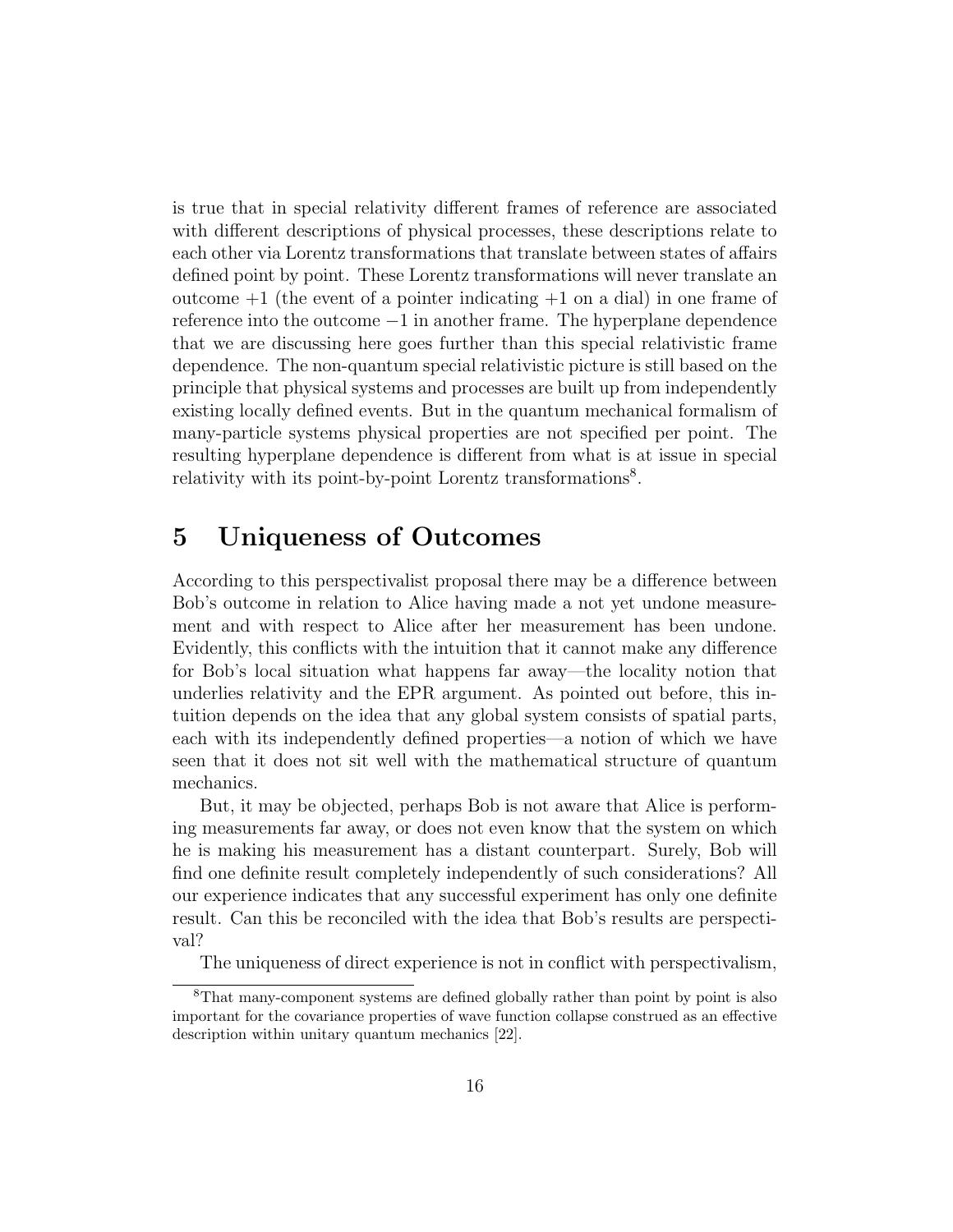because in each perspective there is only one unique and definite measurement result. But it is true that there is a multiplicity of outcomes corresponding to different perspectives. This is reminiscent of the many-worlds interpretation of quantum mechanics, in which there are many branches, each with its own unique state of affairs. But although there is this similarity with the many-worlds account, there are also important differences.

In relativistic many-worlds branching [28], Bob's local measurement induces a local splitting of worlds so that each possible spin plus position outcome is instantiated in one of the resulting branches. This splitting then propagates through the universe, with a velocity less than or equal to the velocity of light. This account retains the classical notion of locality: the branching events arising from Alice's and Bob's measurements are localized at Alice's and Bob's positions and the branching propagates like a wave through space-time.

By contrast, in the perspectival account discussed here there is no local propagation of different possibilities (branches) but two different states of affairs as defined on two different global hyperplanes. Moreover, in our account not all possible results need to be instantiated. After one pair of measurements by Alice and Bob, Alice's spin outcome may be  $+1$  and Bob's outcome −1, from all perspectives; this is a globally consistent possibility. It is true that in repetitions of Bob's measurement the outcome +1 will also occur, namely with respect to hyperplanes on which Alice's measurement has been undone. This is not the consequence of a splitting of the world, however. It takes place in the same world as before, although along a different hyperplane from the one on which the outcome −1 is instantiated.

So there is a multiplicity of outcomes in a quite specific and limited sense, namely relating to different perspectives defined by different hyperplanes, all occurring in one single world. This restricted multiplicity is sufficient to avoid a number of no-go results that may seem to show that quantum experiments cannot have unique outcomes in a stronger sense, and that even the objectivity and consistency of quantum theory are under threat [29, 30, 31].

#### 6 Perspectives and Contextuality

A recent example of such no-go arguments was recently discussed by Healey, who credits its idea to Masanes [31]. As in the thought experiment discussed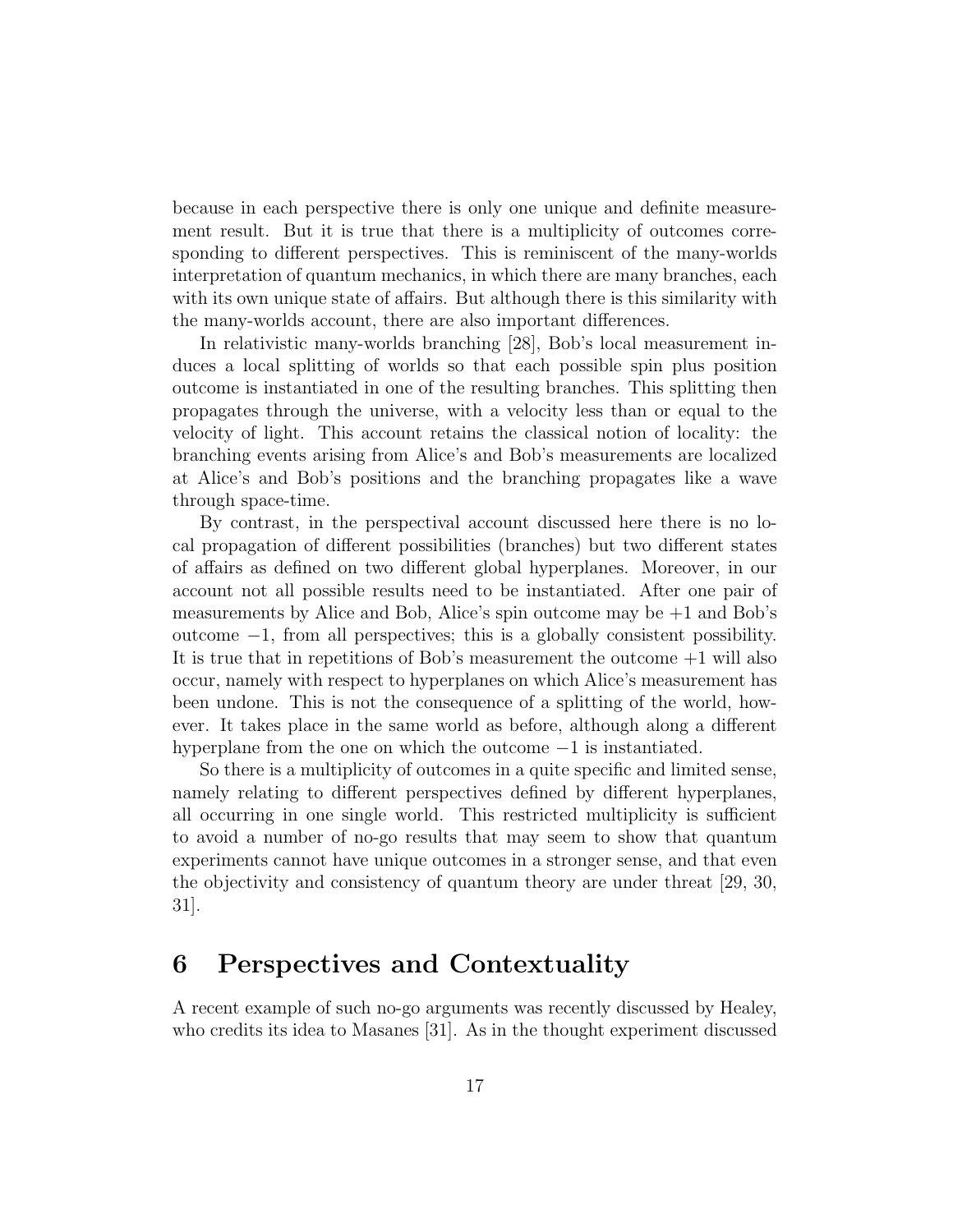in section 3, Alice and Bob (who find themselves at space-like separation from each other) share a Bohm-EPR pair of spin- $\frac{1}{2}$  particles and each of them is set to perform a spin measurement, in directions  $\vec{a}$  and  $\vec{b}$ , respectively. In the new experiment there are also two colleagues of Alice and Bob, Carol and Dan, with their own measuring devices; Carol finds herself close to Alice, Dan is located near to Bob. Carol and Dan are set to make spin measurements in the respective directions  $\vec{c}$  and  $\vec{d}$ . As in the earlier experiment, it is supposed that measurements can be undone by local operations, as permitted by unitary quantum mechanics; Alice and Bob are assumed to possess the means to locally reverse the measurements made by Carol and Dan, respectively.

Measurement are now made in the following way and order. First Dan measures the spin of the particle near to him in the  $\vec{d}$  direction, then Carol performs a measurement on her particle, in the  $\vec{c}$  direction. Subsequently, Alice undoes Carol's measurement and performs her own measurement in the  $\vec{a}$  direction. Because Carol's measurement has been undone, the state of the particle system plus Dan is the same for Alice, when she does her measurement, as it was for Carol when she did hers. Finally, Bob undoes Dan's measurement and measures in the  $\vec{b}$  direction himself.

So in the final situation measurements have been made in the four directions  $\vec{a}, \vec{b}, \vec{c}$  and  $\vec{d}$  on one and the same Bohm-EPR pair. This distinguishes the present thought experiment from standard EPR-type experiments: in the standard cases Alice measures in her direction and Bob in his, and the experiment has to be repeated with other particle pairs in order to make measurements in other directions.

In the lab frame in which the four experimenters are at rest the correlations between the outcomes found by Dan and Carol, Alice and Dan, and by Alice and Bob, respectively, can be directly calculated from the standard formula  $-\cos(\theta)$ , with  $\theta$  standing for the angle between the directions in which the two parties involved have measured their spin values. The correlation between the results of Bob and Carol cannot be calculated this way in the laboratory frame, because Carol's result has already been erased when Bob performs his measurement. But this complication can be circumvented by a maneuver that is reminiscent of the earlier thought experiment: there exists another inertial frame in which Bob, who is at space-like separation from Alice and Carol, makes his measurement before Alice reverses Carol's measurement and performs her own. In this frame, the correlation between the outcomes found by Carol and by Bob can again be calculated by means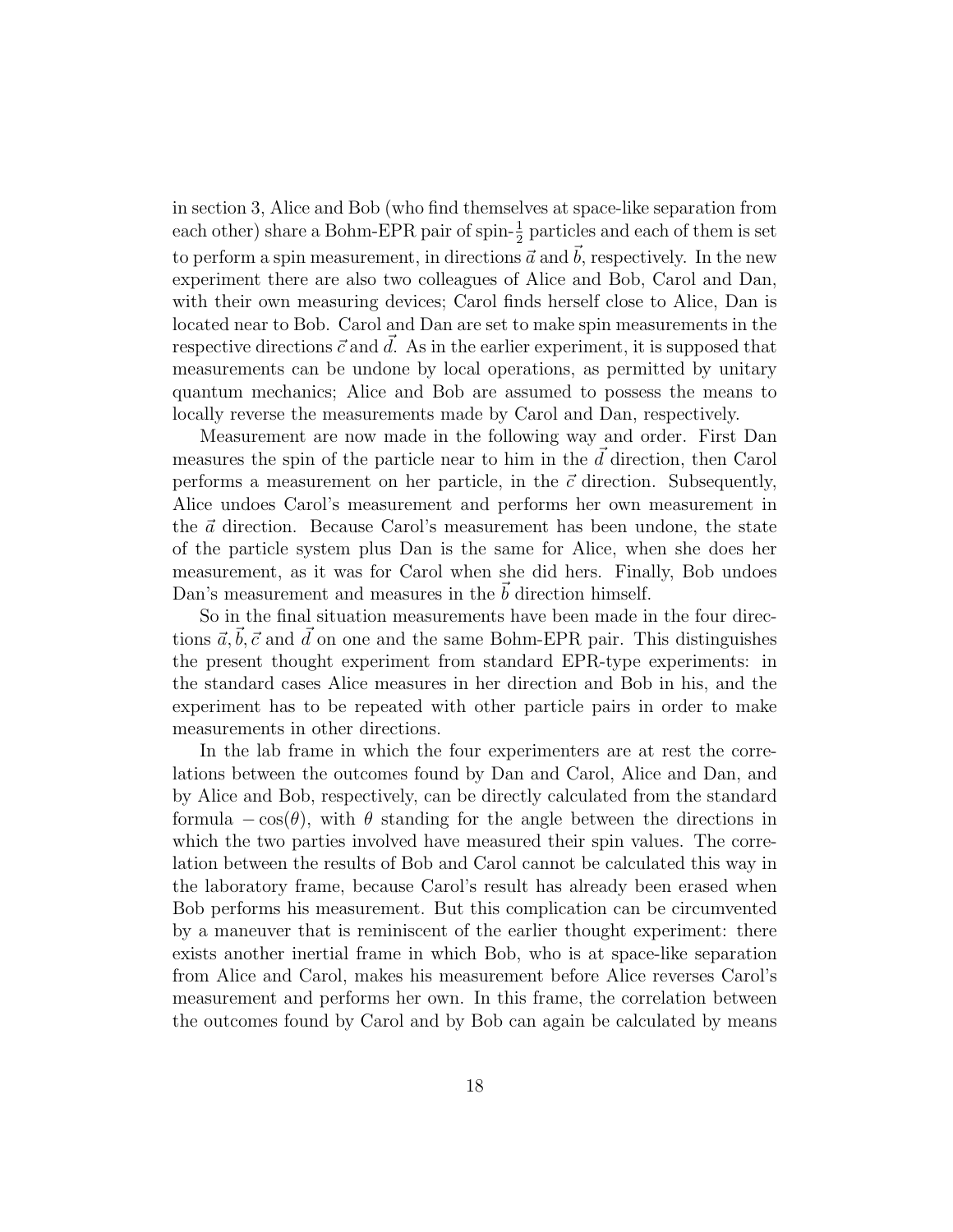of the standard formula  $-\cos(\theta)$ .

Now, if we assume that all four measurements have outcomes that are perspective-independent, we have in a single run of the experiment the four jointly existing results  $a, b, c$  and  $d$ . In repetitions of the experiment there will in this case be a probability distribution over these values. This is exactly the familiar situation in which a Bell inequality can be derived: the values  $a, b, c$ and d play the role of the local hidden variables that are assumed to exist in the standard Bell derivation. But the correlations between the measurement outcomes, as predicted by quantum mechanics in the way just explained, violate that Bell inequality if the directions  $\vec{a}, \vec{b}, \vec{c}$  and  $\vec{d}$  are appropriately chosen.

The assumption that the outcomes of the four measurements in a single run of the above experiment can be represented by unique numbers  $a, b, c$  and  $d$  that possess a joint probability distribution thus leads to a contradiction<sup>9</sup>.

The inconsistency disappears if we introduce context-dependence: in that case the outcome of Carol's measurement in the context of Dan's result may be different from Carol's outcome in the context of Bob's result. This solution accords with our proposal in section 4: hyperplanes connecting Bob's and Carol's measurements are different from hyperplanes connecting the measurements by Dan and Carol, and the perspectivalism explained earlier tells us that in this case Carol's result need not be the same on these two hyperplanes.

The just-discussed thought experiment, in which there is a conflict with Bell inequalities, sheds additional light on the status of quantum perspectivalism. An often-heard comment on violations of Bell inequalities is that they signal the presence of a non-local influence between distant events: different choices of the direction in which to measure a spin value at one position apparently make a difference for values of quantities far-away. But in the variation on the EPR setup with four experimenters and reversals of measurements, there are no choices to be made: all measurement directions are instantiated together and fixed in each run of the experiment. Consequently, an interpretation in terms of superluminal influences due to distant choices

<sup>9</sup>This contradiction is confirmed in an interesting way by a calculation of Gao's [32], who notes that if a joint distribution of  $a, b, c$  and  $d$  exists, the joint distribution of  $b$  and  $c$ is completely fixed by the joint distributions of c and d, a and d, and a and b, respectively. Direct calculation, using the quantum predictions for the latter three joint distributions, demonstrates that the thus found joint distribution of b and c does not agree with what quantum mechanics predicts for it.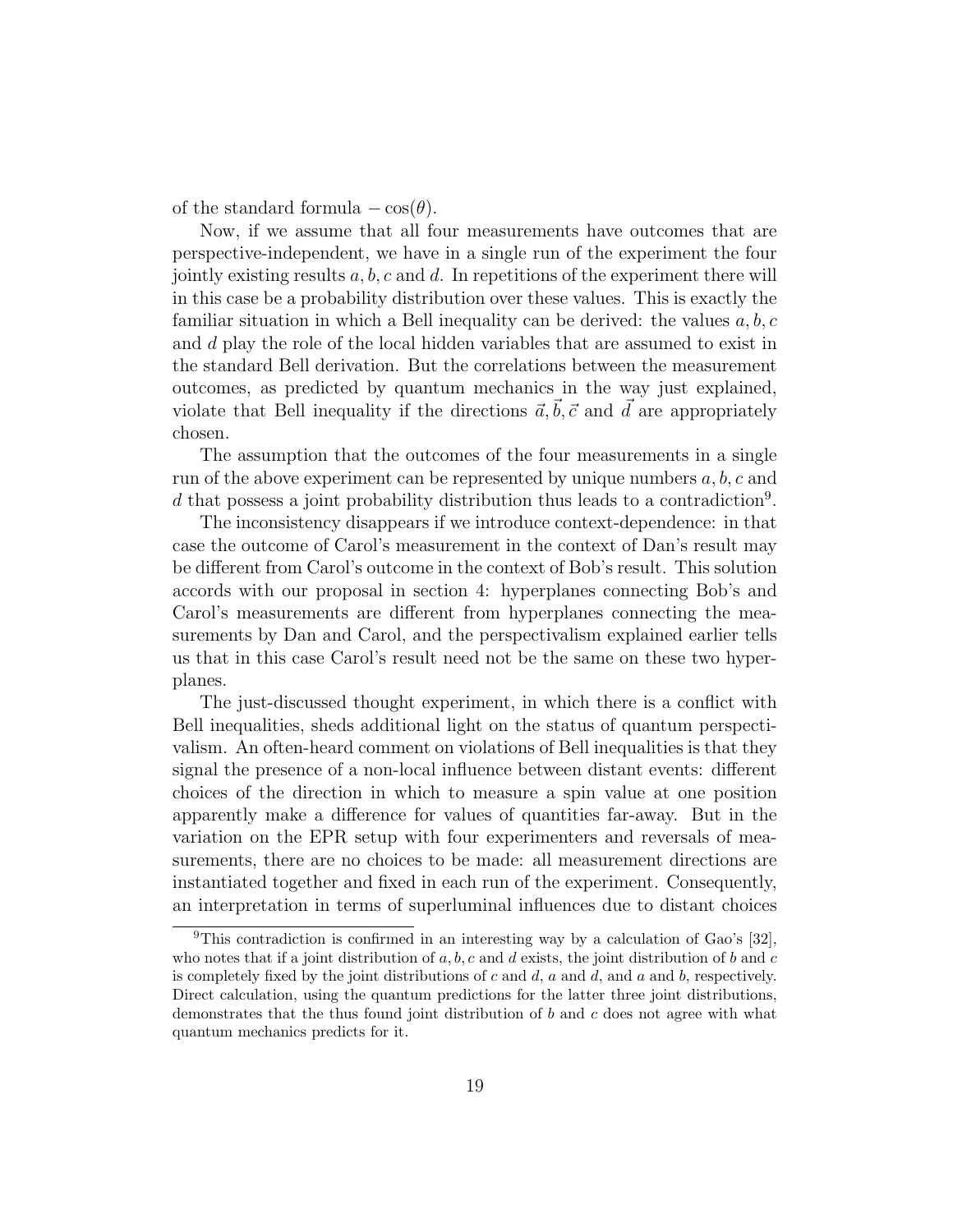is ruled out. The role of such non-local influences in avoiding violations of Bell inequalities is taken over by the perspectival nature of the measurement outcomes: it is not the case that different choices of directions at Bob's and Dan's locations change something at Carol's position. Rather, Carol's physical quantities are differently defined with respect to Bob's and Dan's results.

This is basically a case of *contextuality*: the physical quantity measured by Alice is different in the context of Bob's measurement from what it is in the context of Dan's measurement. It is well known that contextuality of this sort is an essential feature of quantum mechanics, as proved by the Kochen and Specker theorem. This same contextuality can be identified as the basis of the violation of Bell inequalities (cf., e.g., [33]). Indeed, the incompatibility in the Bohm-EPR experiment between quantum mechanics and the joint existence of values of the four possible measurement results does not depend at all on the mutual distance between the parts of the system: it persists in exactly the same way when there is no appreciable distance between them. The consideration of great distances between the partial systems only serves to bring out the strange consequences of a "classical" interpretation of this contextuality in terms of causal influences: if separations become space-like, such influences have to be superluminal or even instantaneous. What the perspectivalism proposal does is to replace all such talk about influences, causality and propagation speeds by the idea that a context—or perspective—is needed to define the value of a physical quantity, in accordance with the core of the Kochen and Specker results (and, one might add, of certain old Bohrian ideas).

In some more technical detail, the Kochen and Specker theorem demonstrates that if we want to assign a value to a physical quantity of a part of a composite system represented by an operator  $A$ , we have to take into account the rest of the total system, in the following sense. It makes a difference whether A is considered as a function of  $A \otimes B$  or of  $A \otimes C$ , where B and C are observables of the rest of the system that do not commute with each other. The Kochen and Specker theorem shows that the assumption that A can be assigned one and the same value in all such combinations with observables of the remainder of the system leads to a contradiction. This result is based on the structure of the algebra of observables in Hilbert space, and holds independently of any consideration of the distance between the systems to which  $A$ , and  $B$ ,  $C$ , pertain. The perspectivalism that we have discussed is in line with this: physical quantities are generally defined with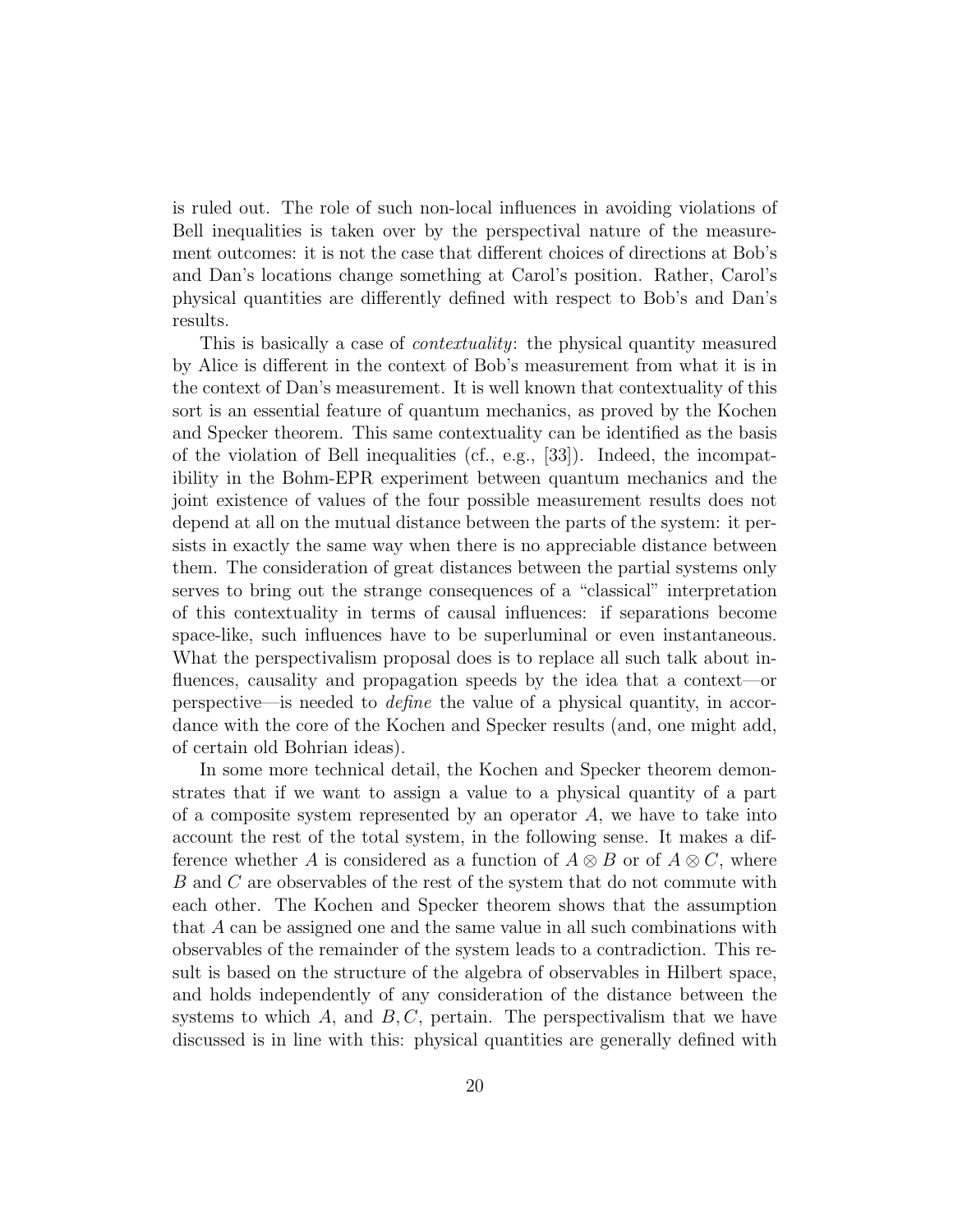respect to quantities in other systems, which in the specific case of spatially extended systems may be expressed as hyperplane dependence<sup>10</sup>.

## 7 Conclusion: Unitary Quantum Mechanics and Covariance

Unitary quantum mechanics faces a difficulty with relativistic covariance if it is interpreted in terms of space-time events that are characterized by locally defined properties: it can be rigorously proved that no unitary scheme that provides such a local account can satisfy the requirement that the same probability rules apply equally to all hyperplanes in Minkowski space-time [13, 14, 15].

The core premise in these proofs is that intersecting hyperplanes should carry local properties in a coherent way, so that they provide agreeing descriptions of the physical conditions at the space-time points where they intersect. The proofs demonstrate that this local meshing of hyperplanes is impossible, if the Born probability rule is to be valid on all hyperplanes.

One way of responding to this situation is to introduce a privileged inertial frame of reference. This is the course taken by the Bohm theory, according to which the Born rule only holds in the preferred frame. This is a consistent and empirically viable way out of the problem; but still, there is a tension with the spirit of special relativity. Indeed, Einstein in 1905 made the equivalence of inertial frames a fundamental principle of his theory in order to theoretically express the empirical fact that measurement results do not provide evidence for a privileged role of any particular frame. This motivation for the first postulate keeps its force also in quantum mechanics: the empirical predictions of quantum mechanics, even in the Bohm interpretation, are such that they make any assumed preferred frame undetectable.

It is therefore worth-while to ask whether there exist other options for escaping the no-go theorems. The answer is affirmative: such a possibility has in fact been outlined in the foregoing sections. Indeed, as we have seen, the crucial assumption in the no-go theorems is that properties of physical systems are monadic, in the sense of independent of the presence of other

<sup>&</sup>lt;sup>10</sup>Of course, this perspectivalism or hyperplane dependence becomes significant only in the case of entangled states. If the total state is a product state, or if the effects of entanglement are washed out by a decohering environment, monadic, non-perspectival properties can be ascribed to the two partial systems without contradiction.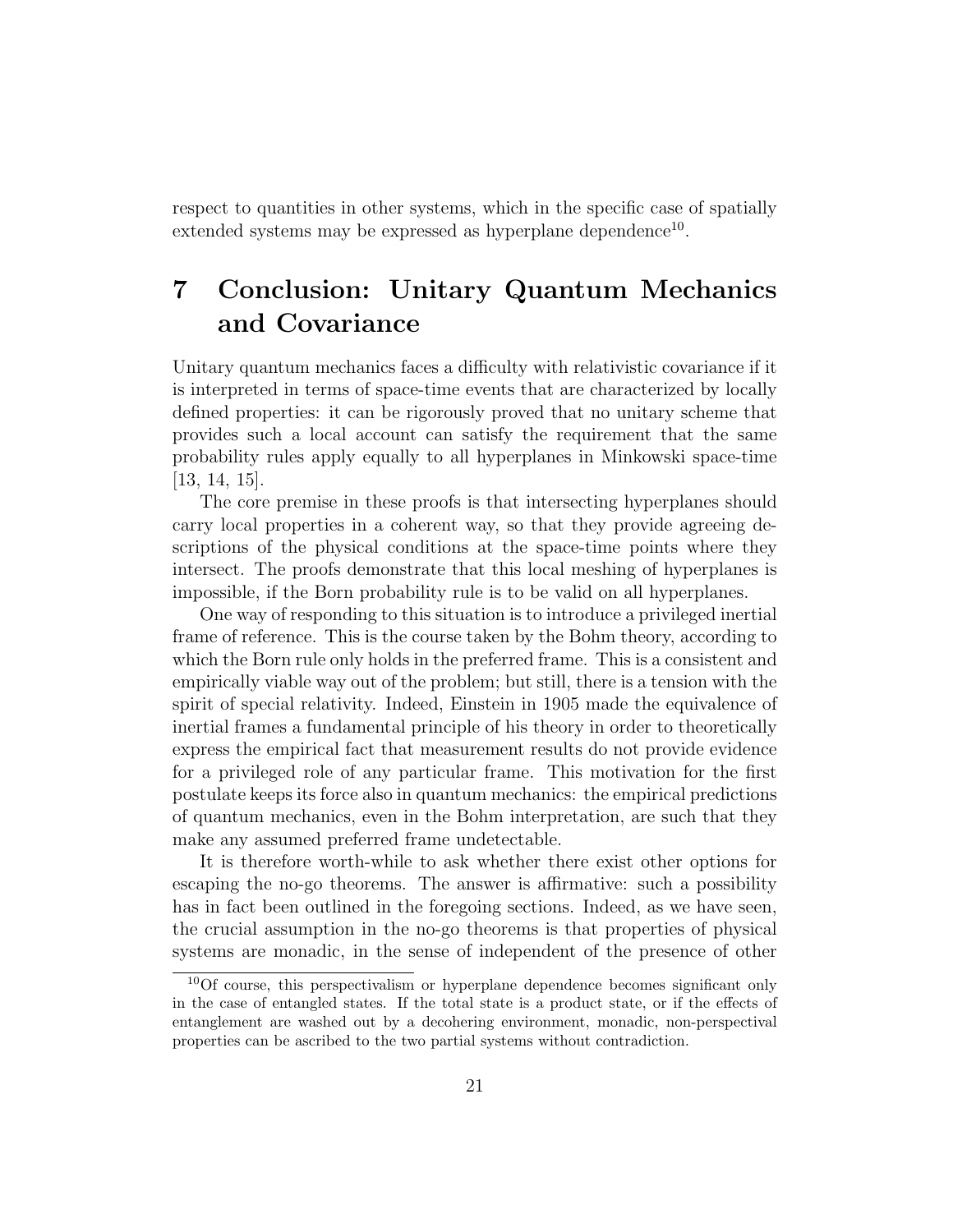systems and locally defined independently of the hyperplane on which they are considered. This assumption is rejected in interpretations that work with perspectival and hyperplane dependent properties. In these interpretations physical properties are defined per hyperplane, in a way that is relativistically covariant.

Unlike the proposal to accept the existence of a privileged inertial system, the idea to accept that physical properties are perspectival is not ad hoc, because it addresses more questions than merely the lack of Lorentz invariance and fits in naturally with the mathematical structure of quantum mechanics. In particular, as argued in section 6, it may be seen as an expression of the contextuality that the Bell, and Kochen and Specker, results have shown to be central to quantum theory.

Accepting that physical properties are not monadic and locally defined, but rather perspectival, relational and hyperplane dependent is a huge step away from everyday experience and from the intuitions that served us well in non-quantum physics. But it constitutes a broadening of our conceptual repertoire of exactly the kind that Paul Busch envisaged as a benefit of investigating realist interpretations of quantum mechanics.

#### References

- [1] Busch, P.: Can quantum theoretical reality be considered sharp? In: Mittelstaedt, P. and Stachow, E.W. (eds.) Recent Developments in Quantum Logic, pp. 81-101. Bibliographisches Institut, Mannheim (1985)
- [2] Busch, P.: Elements of unsharp reality in the EPR experiment. In: Lahti, P. and Mittelstaedt, P. (eds.) Symposium on the Foundations of Modern Physics—50 years of the Einstein-Podolsky-Rosen Gedankenexperiment, pp. 343-367. World Scientific, Singapore (1985)
- [3] Busch, P.: Unsharp reality and joint measurements for spin observables, Physical Review D 33, 2253-2261 (1986)
- [4] Busch, P.: Remarks on unsharp quantum observables, objectification, and modal interpretations. In: Dieks, D. and Vermaas, P. (eds.) The Modal Interpretation of Quantum Mechanics, pp. 279-288. Kluwer, Dordrecht (1998)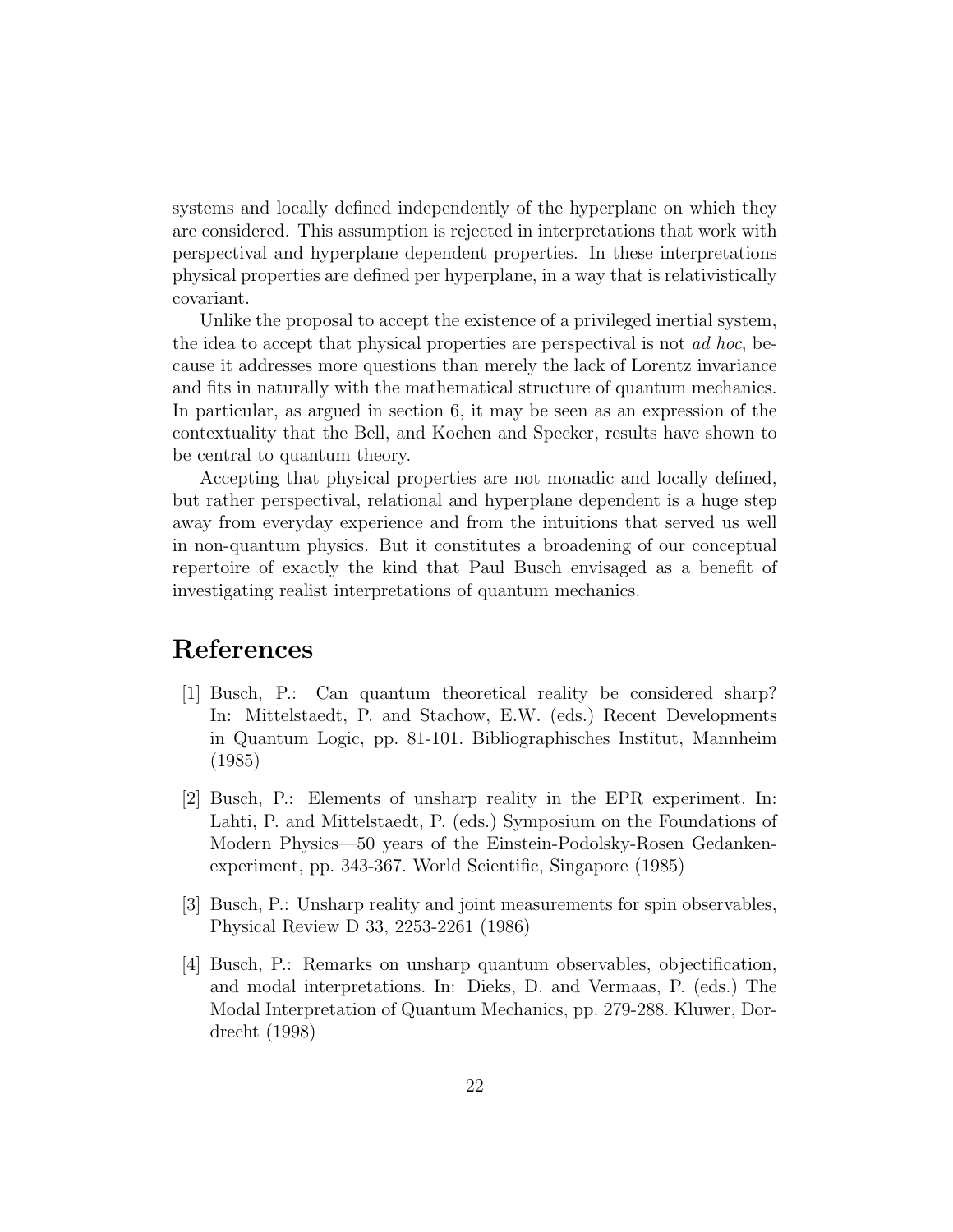- [5] Busch, P.: Unsharp localization and causality in relativistic quantum theory, Journal of Physics A: Mathematical and General 32, 6535-6546 (1999)
- [6] Busch, P.: EPR-Bell tests with unsharp observables and relativistic quantum measurement. In: Placek T., Butterfield J. (eds.) Non-locality and Modality. NATO Science Series (Series II: Mathematics, Physics and Chemistry), vol 64, pp. 175-193. Springer, Dordrecht (2002)
- [7] Busch, P. and Jaeger, G.: Unsharp quantum reality, Foundations of Physics 40, 1341-1367 (2010)
- [8] Everett H.: "Relative state" formulation of quantum mechanics, Reviews of Modern Physics 29, 454-462 (1957)
- [9] Wallace, D.: The Emergent Multiverse: Quantum Theory According to the Everett Interpretation. Oxford University Press, Oxford (2012)
- [10] Dieks, D. and Vermaas, P. The Modal Interpretation of Quantum Mechanics. Kluwer Academic Publishers, Dordrecht (1998)
- [11] Lombardi, O. and Dieks, D. Modal interpretations of quantum mechanics. In: Zalta E.N. (ed.),The Stanford Encyclopedia of Philosophy, Spring 2017 Edition. URL = https://plato.stanford.edu/archives/spr2017/entries/qm-modal/ (2017)
- [12] Bub, J.: Interpreting the Quantum World. Cambridge University Press, Cambridge (1997)
- [13] Berndl, K., Dür, D., Goldstein, S., and Zanghi, N. Nonlocality, Lorentz invariance, and Bohmian quantum theory, Physical Review A 53, 2062- 2073 (1996)
- [14] Dickson, M. and Clifton, R.: Lorentz invariance in modal interpretations, In: [10], pp. 9-47 (1998)
- [15] Myrvold, W.: Modal interpretations and relativity, Foundations of Physics 32, 1773-1784 (2002)
- [16] Gao, S.: Unitary quantum theories are incompatible with special relativity, http://philsci-archive.pitt.edu/15357/ (2018)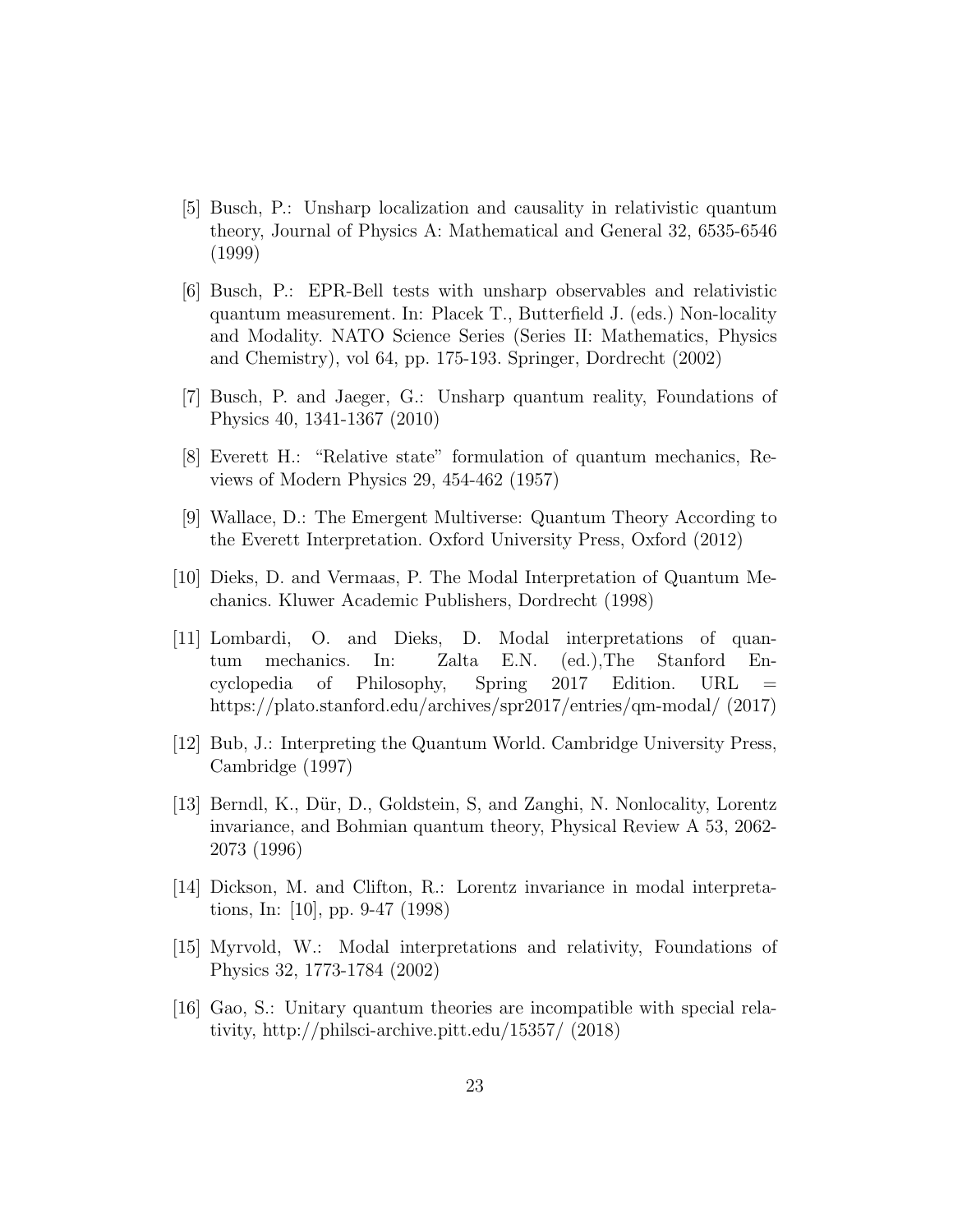- [17] Norsen, T.: The pilot-wave perspective on spin, American Journal of Physics 82, 337-348 (2014)
- [18] Dieks, D., and Lubberdink, A.: How classical particles emerge from the quantum world. Foundations of Physics 41, 1051-1064 (2011)
- [19] Dieks, D.: Quantum information and locality. In: Lombardi, O. et al. (eds.), What is Quantum Information?, pp. 93-112. Cambridge University Press, Cambridge (2017)
- [20] Dieks, D. and Lubberdink, A. Identical quantum particles as distinguishable objects. arXiv:1902.09280 [quant-ph] (2019)
- [21] Dieks, D.: Quantum mechanics and perspectivalism. arXiv:1801.09307 [physics.hist-ph]. To appear in: Lombardi, O. et al. (eds.), Quantum Worlds. Cambridge University Press, Cambridge (2019)
- [22] Dieks, D.: On the covariant description of wavefunction collapse. Physics Letters 108A, 379-383 (1985)
- [23] Rovelli, C.: Relational quantum mechanics. International Journal of Theoretical Physics 35, 1637-1678 (1996)
- [24] Bene, G. and Dieks, D.: A perspectival version of the modal interpretation of quantum mechanics and the origin of macroscopic behavior. Foundations of Physics 32, 645-671 (2002)
- [25] Dieks, D.: Objectivity in perspective: Relationism in the interpretation of quantum mechanics. Foundations of Physics 39, 760-775 (2009)
- [26] Laudisa, F. and Rovelli, C.: Relational quantum mechanics. In: Zalta, E.N. (ed.), The Stanford Encyclopedia of Philosophy (Summer 2013 Edition). URL = https://plato.stanford.edu/archives/sum2013/entries/qm-relational/ (2013)
- [27] Fleming, G.: Just how radical is hyperplane dependence? In: R. Clifton (ed.), Perspectives on Quantum Reality, pp. 11-28. Kluwer Academic Publishers, Dordrecht (1996)